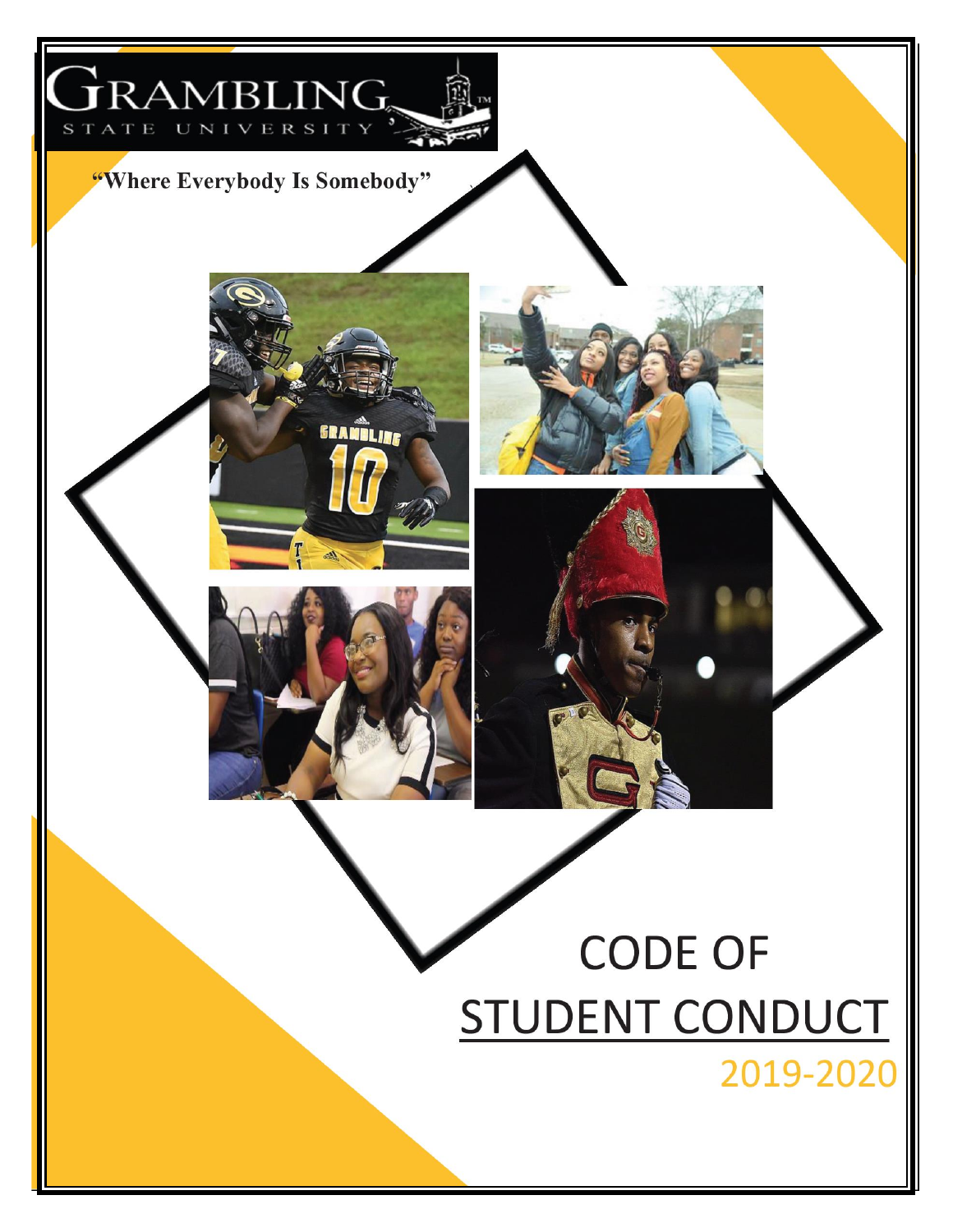

Dear GSU Student:

This handbook is made available to each student at Grambling State University on the Division of Student Affairs Student Conduct web page a[t www.gram.edu.](http://www.gram.edu/) The information herein has been carefully assembled to address topics of general concern, interest and use the student body. It is important that you become familiar with its contents.

Be informed that the University's policies and procedures are dynamic. We reserve the right to change them as the need arises; however, such changes will be communicated to you via e-mail in a timely manner as they occur. Although this handbook will be an invaluable resource to you, it should not deter your interactions with members of the University's administration, faculty, and staff. While this handbook is not a contract, it does provide guidance as to the conduct expected of students. You are encouraged to ask questions and obtain additional information as needed for clarity and understanding.

Information regarding academic policies is not provided in its entirety in this handbook, but is addressed in the University Catalog or other University policies. Specific academic regulations and information for various colleges can also be found in the University Catalog. Please see additional information when needed.

If you have questions, feel free to visit our office located at 403 Main St. (Across from Brown Hall), call us at 318.274.3169, and/or email at [studentconduct@gram.edu.](mailto:studentconduct@gram.edu) We wish you well throughout your collegiate journey at Grambling State University.

With Tiger Pride, The Director of Student Conduct and Staff

> GSU Box 4309 · 403 Main Street · Grambling, LA 71245 · Office: 318.274.6149 · Fax: 318.274.3297 · [www.gram.edu](http://www.gram.edu/) A Constituent Member of the University of Louisiana System • Accredited by the Southern Association of Colleges and Schools An Equal Opportunity Employer and Educator • Facilities Accessible to the Disabled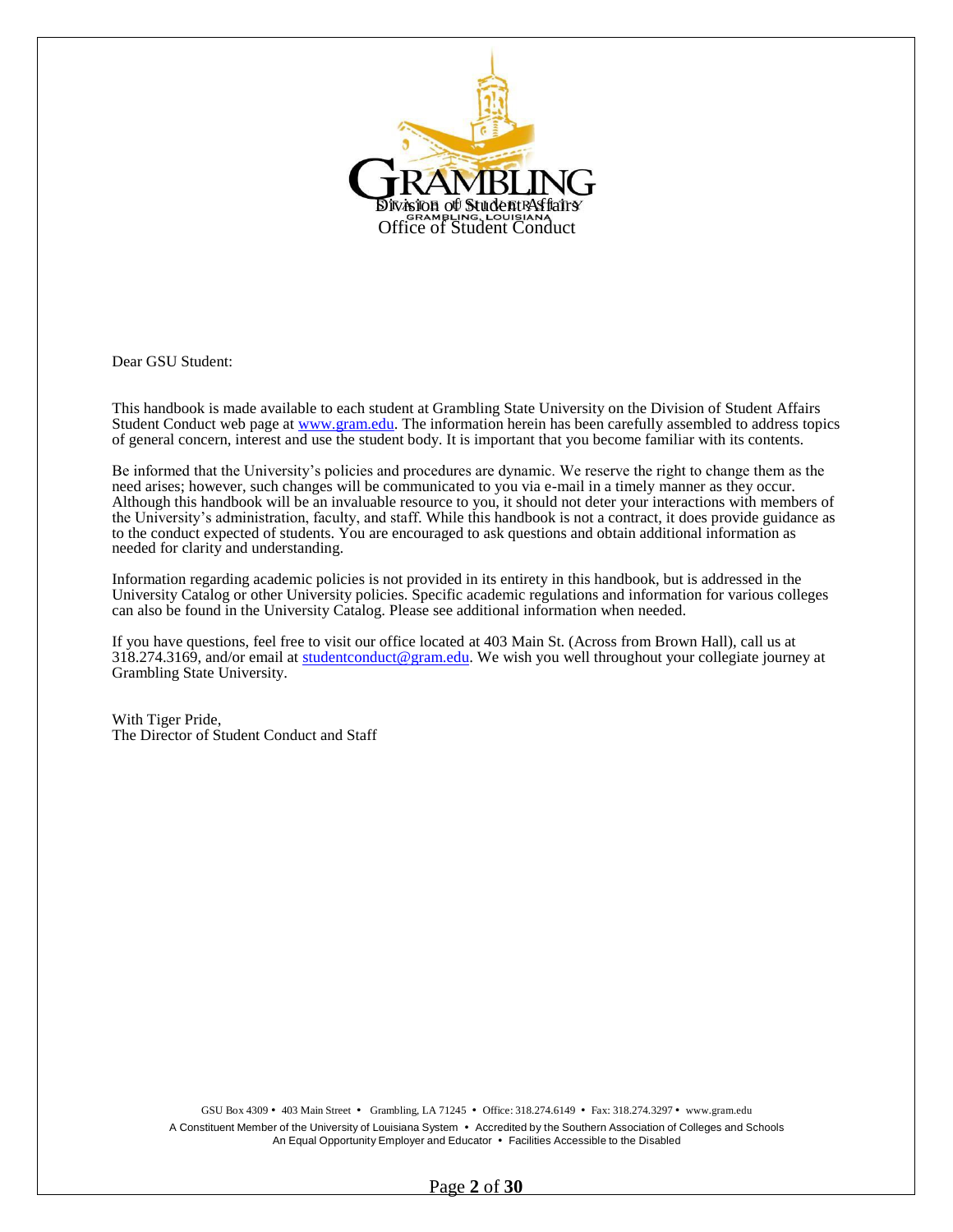The primary mission of the Office of Student Conduct is to support the larger mission of both the University and the Division of Student Affairs. The Office of Student Conduct seeks to promote student learning, growth and development by increasing student awareness of the University's expectation(s) of behavior and collaboratively working with other departments in an effort to create a safe, secure, and civil environment conducive to learning. Additionally, the area exists to administer a fair student disciplinary process that adheres to prescribed standards.

It is each student's responsibility to adhere to the policies and standards of conduct prescribed by the University, the Board of Supervisors for the University of Louisiana System, as well as those established by local, state and federal laws. The University publishes rules, regulations and policies concerning acceptable student behavior in the Code of Student Conduct.

The Code of Student Conduct creates an expectation of behavior that the Institution deems acceptable. Its primary purpose is to ensure students will not be deprived of life, liberty or property without due process.

# **I. STATEMENT OF POLICIES**

The President, as Chief Executive Officer of the University, has the overall responsibility for the implementation of the Code of Student Conduct (*Code*) and the student disciplinary process and has delegated his overall management to the Vice President for Student Affairs and the Director of Judicial Affairs. The Director of Student Conduct is directly responsible for the daily administration of the University's student judicial system. Code Authority is found in Louisiana Revised Statutes, Acts, Concurrent Resolutions, etc. as the following:

Louisiana Revised Statutes—17:10; 17:3101 through 17:3109 (1969); 17:3024 (1969).

Acts—Act No. 68 (1894), Act No. 529 (1968). Concurrent Resolutions No. 293 (1970) Title 1, OF THE DISTINCTION OF PERSONS, Act 37, Age of Majority (1972).

The **[Code of Student Conduct](http://www.gram.edu/student%20life/judicialaff/docs/Code%20of%20Conduct.pdf)** creates an expectation of behavior that the University deems acceptable. Its primary purpose is to ensure that students will not be deprived of life, liberty or property without due process. Although every student has rights guaranteed by the U.S. Constitution, these freedoms cannot be enjoyed, exercised, or protected in a community which lacks order and stability. It is, therefore, each student's responsibility to adhere to the conduct and standards prescribed by the University, the Board of Trustees for the University of Louisiana System, as well as those established by local, state and federal laws.

Admission to Grambling State University carries with it the presumption that students will conduct themselves as responsible members of the academic community. As a condition of enrollment, all students assume responsibility to observe standards of conduct that will contribute to the educational mission of the University.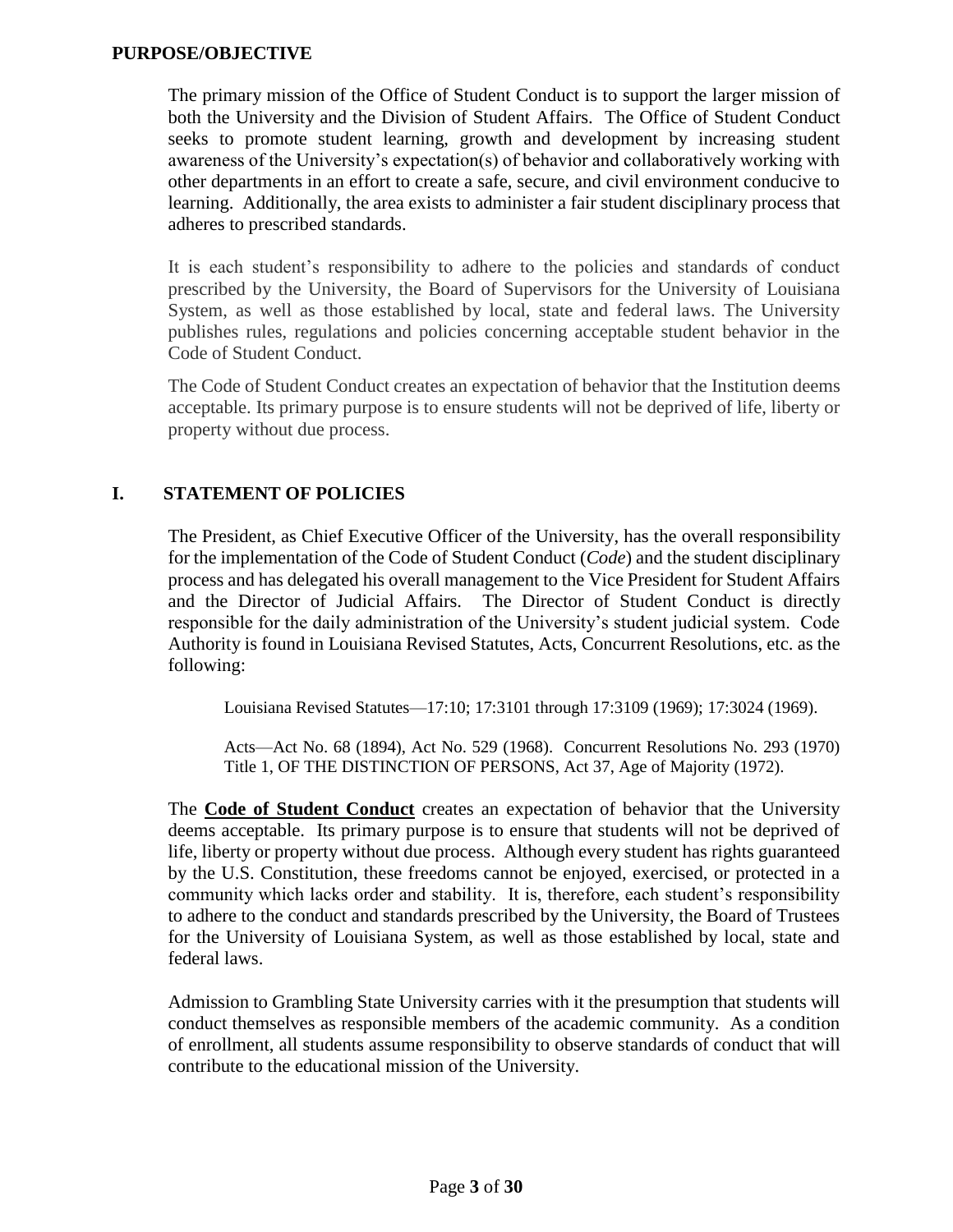The Code of Student Conduct shall be reviewed every two years by the Office of Student Conduct. Recommendations for revisions are to be submitted to the Vice President for Student Affairs and forwarded to the Policy Review Committee for consideration.

## **A. PREAMBLE**

Grambling State University is a public institution having special responsibility for providing instruction in higher education, for advancing knowledge through scholarship and research, and for providing related services to the community. As a center of learning, Grambling State University also has the obligation to maintain conditions conducive to freedom of inquiry and expression to the maximum degree compatible with the orderly conduct of its functions. For these purposes, Grambling State University is governed by the rules, regulations, procedures, policies, and standards of conduct that safeguard its functions and protect the rights and freedoms of all members of the university community.

## **B. ARTICLE ONE - DEFINITIONS**

When used in this Code the definitions of the following terms are provided for clarity and understanding.

- 1. **"Administrative Appeals Board"** refers to the appellate body authorized by the University to consider an appeal from a judicial board determination that a student or organization has violated the Code of Student Conduct.
- 2. **"Behavioral Standards"** refers to the policies, rules, regulations, directives, resolutions, and standards approved and/or issued by the president of the University and the Board of Supervisors for the University of Louisiana System as well as local, state and federal laws.
- 3. **"Business Days"** refers to those days that faculty and staff are required to work, generally Monday through Friday.
- 4. **"Code of Student Conduct"** refers to conduct standards set forth in writing in order to give students general notice of prohibited conduct and notice of how the Code shall be enforced.
- 5. **"Judicial Board"** refers to any person or persons authorized by the Office of the President to determine whether a student has violated the Code of Student Conduct and to recommend imposition of sanctions.
- 6. **"Judicial Officer"** refers to a University official authorized on a case-bycase basis to impose sanctions upon student(s) or organization(s) found to have violated the Student Code. The Director may serve simultaneously as a judicial officer, and the sole member, or one of the members, of a judicial board. Nothing shall prevent the same judicial officer to impose sanctions in all cases.
- 7. **"May"** is used in the permissive sense.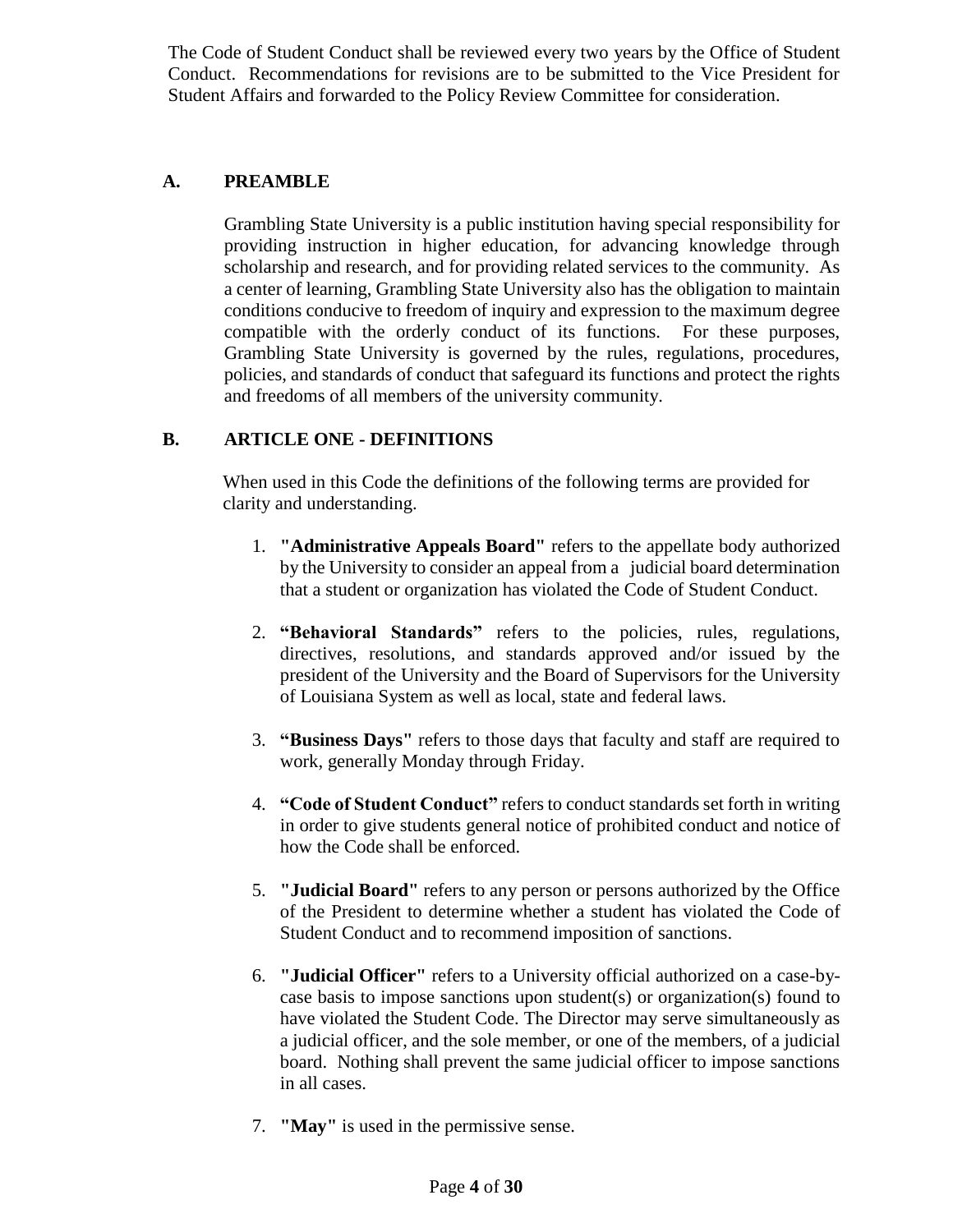- 8. **"Policy"** refers to the written regulations of the University as found in, but not limited to, the Code of Student Conduct, Residential Life Handbook, and the GSU Catalog.
- 9. **"Sanction"** refers to the penalty or punishment for any violations of the rules and regulations set forth in the Code of Student Conduct Handbook.
- 10. **"Shall"** is used in the imperative sense.
- 11. **"Student"** refers to a person taking or auditing courses at the University either on a full or part-time basis or any person on the University premises or University-leased premises; registering as a student, camper, or special awards program attendee **(i.e., auxiliary camps, sports camps, etc.).**
- 12. **"University"** refers to Grambling State University or any division thereof including extension courses over which the Board of Supervisors for the University of Louisiana System has control and responsibility.
- 13. **"University Community"** refers to any administrator, faculty, staff, or student of the University, including all land, buildings, facilities, adjacent streets, sidewalks, and other property in the possession of or owned, used, or controlled by the University and the physical surroundings within close proximity of the campus.
- 14. **"University Official"** refers to any person employed by the University (**including students**) performing administrative, teaching, paraprofessional responsibilities (**i.e., administrators, faculty, staff, Graduate Assistants, Resident Assistants in residence halls, etc**.).
- 15. **"University Premises"** refers to all land, buildings, facilities and other property in the possession of or owned, used, or controlled by the University.

# **C. ARTICLE TWO** – **STUDENTS' RIGHTS AND RESPONSIBILITIES**

Each student has rights guaranteed by the U.S. Constitution, these freedoms cannot be enjoyed exercised, or protected in a community which lacks order and stability. Additionally, it is each student's obligation to presume responsibility as a mature, civil and intellectual citizen while matriculating at the University. These student rights and responsibilities include, but are not limited to:

### **Students' Rights**

 **Speech and Expression.** Students shall be free to discuss questions of interest and to express opinions. Public expression of students reflects the views of those making the statement and not necessarily the University community. The University retains the right to provide for the safety of students, faculty, and staff, to protect property, and to ensure the continuity of the educational process in maintaining order. Authorization for any speech or demonstration will require identification of the individual and agreement to abide by University regulations.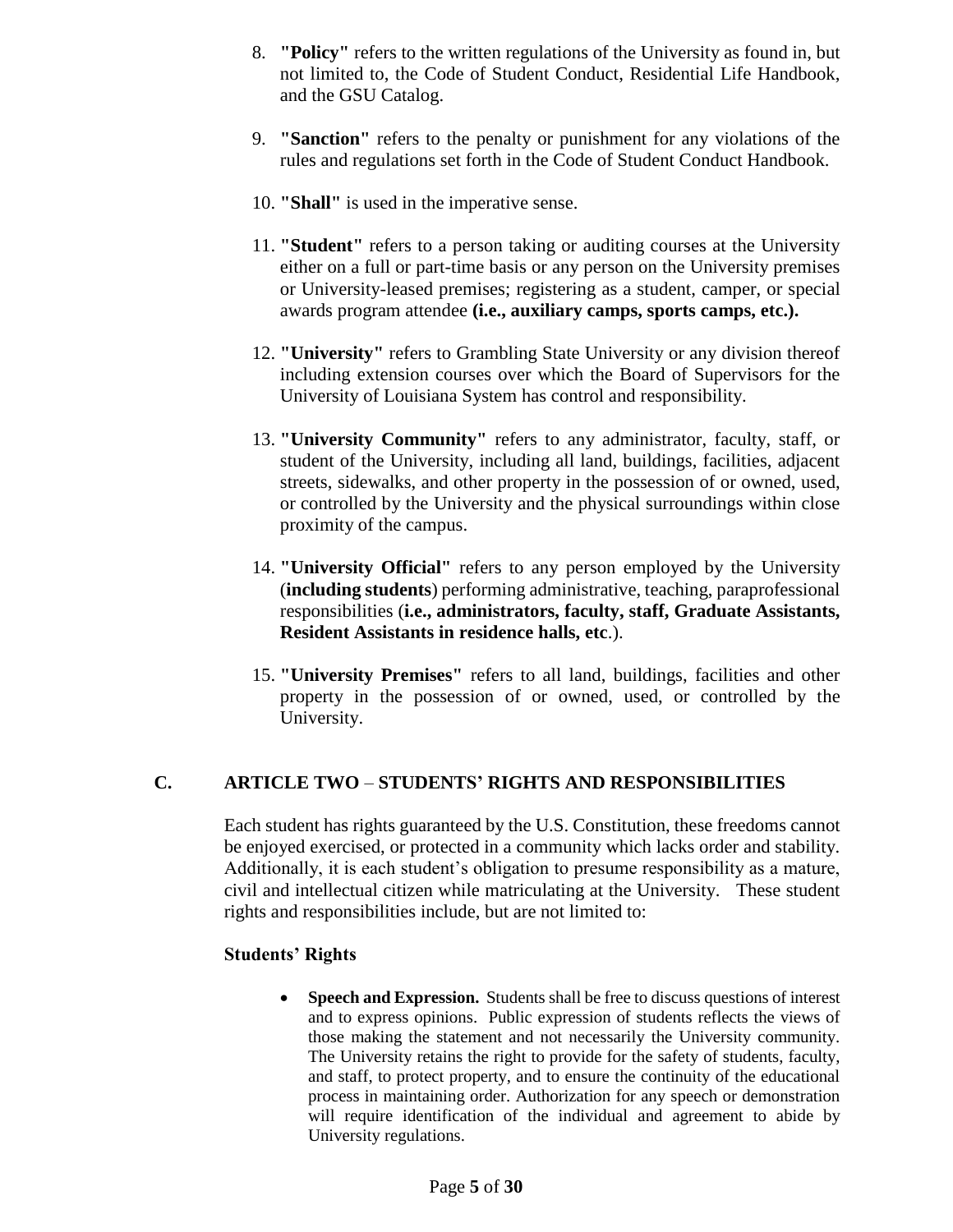- **Assembly and Demonstration.** Students shall be free to organize and associate to promote their common interests. Assembly and demonstration, just as speech and expression within the institution in public places, are permitted subject to reasonable time, place, and manner restrictions for the maintenance of order, safety and security and is applicable to local, state and federal laws. Approval from the President or Vice President for Student Affairs is required for a designated area for demonstrations.
- **Publication and Distribution.** Students shall be free to publish and to distribute their ideas in the form of newspapers, newsletters, leaflets, and the like, subject to time, place, and manner restrictions identified by the President or Vice President for Student Affairs.
- **Expression through Media.** Students shall be free to express opinions through student media as long as they are governed by and adhere to the canons of professional journalism and applicable regulations of the U. S. Constitution and the Federal Communication Commission. Similar rights are afforded oral statements of views on student-run radio and television stations. (See **[http://ethics.iit.edu/codes/coe/sigma.delta.chi.new.html.](http://ethics.iit.edu/codes/coe/sigma.delta.chi.new.html)**) Media contact for the University is the Director of Media and Public Relations. Students are prohibited from speaking on behalf of or for Grambling State University with any media organization or publication, or from inviting the media to any University-owned or operated property, facility, or events without the expressed permission of the University Office of Media Relations.
- **Discrimination.** Students have the right to be free from all forms of discrimination on the basis of race, religion, sexual preference, political affiliation, national origin, physical or mental disability, age, or veteran status. The University will not condone any practices or policies that discriminate against anyone.
- **Privacy.** Students have the right to be secure in their possessions against invasions of privacy and unreasonable search and seizure. However, the University reserves the right to enter occupied residence halls with a warrant or under other special circumstances. Conditions for entry by University authorities/officials into occupied rooms in residence halls are divided into three categories: maintenance, emergency, and health and safety standards. (**See "GSU-Campus Living and Housing Bulletin"**.)
- **Confidentiality.** Students have the right to confidentiality of official records, transcripts, personnel records, and disciplinary records. Students also have the right to confidentiality of information relating to personal views, beliefs, and political associations acquired by administrators, instructors, counselors, advisors, and officials of the University in the course of their work. **(See Family Educational Rights and Privacy Act -- [www. FERPA.com\)](http://www.ferpa.com/)**
- **Redress of Grievances.** Any time a student's rights as outlined herein are contravened, the student shall have the right to petition for redress of such a grievance through procedures as promulgated within this cover.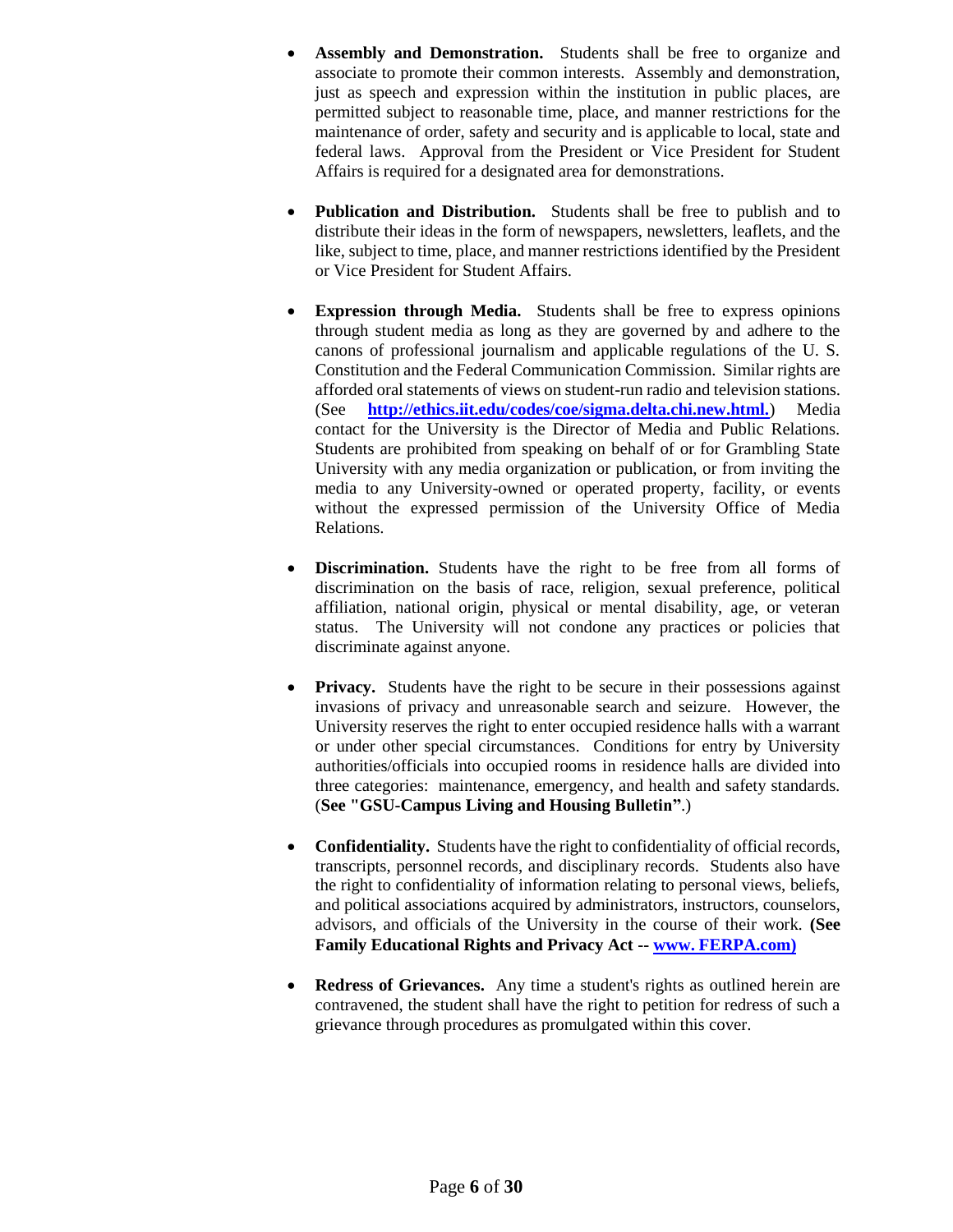#### **Students' Responsibilities**

- To obtain, read, and adhere to the conduct and standards published by the University, Board of Trustees for the University of Louisiana System, as well as those established by local, state and federal laws. **Failure to read this document will not excuse any student from responsibility for abiding by policies and procedures described herein**.
- To respect the rights of others regardless of ethnicity, gender, sexual orientation, religious or public beliefs.
- To respect all property owned, operated, housed and/or leased by the University.
- To maintain the highest ethical standards in preparing and submitting course work.
- To comply with all financial obligations as published in University documents and websites.
- To seek the help of faculty, other professionals and resources provided as you complete your degree requirements.
- To report in good faith, and without fear of retaliation, violation(s) of the Code of Student Conduct and other policies of the University to appropriate academic and/or administrative personnel.

# **D. ARTICLE THREE - JUDICIAL AUTHORITY**

- 1. There shall be a Judicial Board consisting of twenty (**20**) members. All members, including the chairperson, shall be appointed by the President. The President may authorize the Director of the **Office of Student Conduct** to serve simultaneously as a chairperson. The Board shall be divided into four panels designated as A, B, C, and D respectively. A chairperson, two (**2**) faculty or staff representatives and two (**2**) student representatives shall compose each panel. The Director may appoint a special panel when necessary.
- 2. The Director of Student Conduct shall determine which judicial panel shall be authorized to hear each case.
- 3. The Director of Student Conduct shall develop policies for the administration of the judicial program and procedural rules for the conduct of hearings which are consistent with provisions of the Student Code.
- 4. The Judicial Board has **RECOMMENDING** authority in terms of sanctions. Each board has the responsibility of determining if a student is responsible or not responsible of violating the Code of Student Conduct. The board's recommendations are made to the Director of Student Conduct.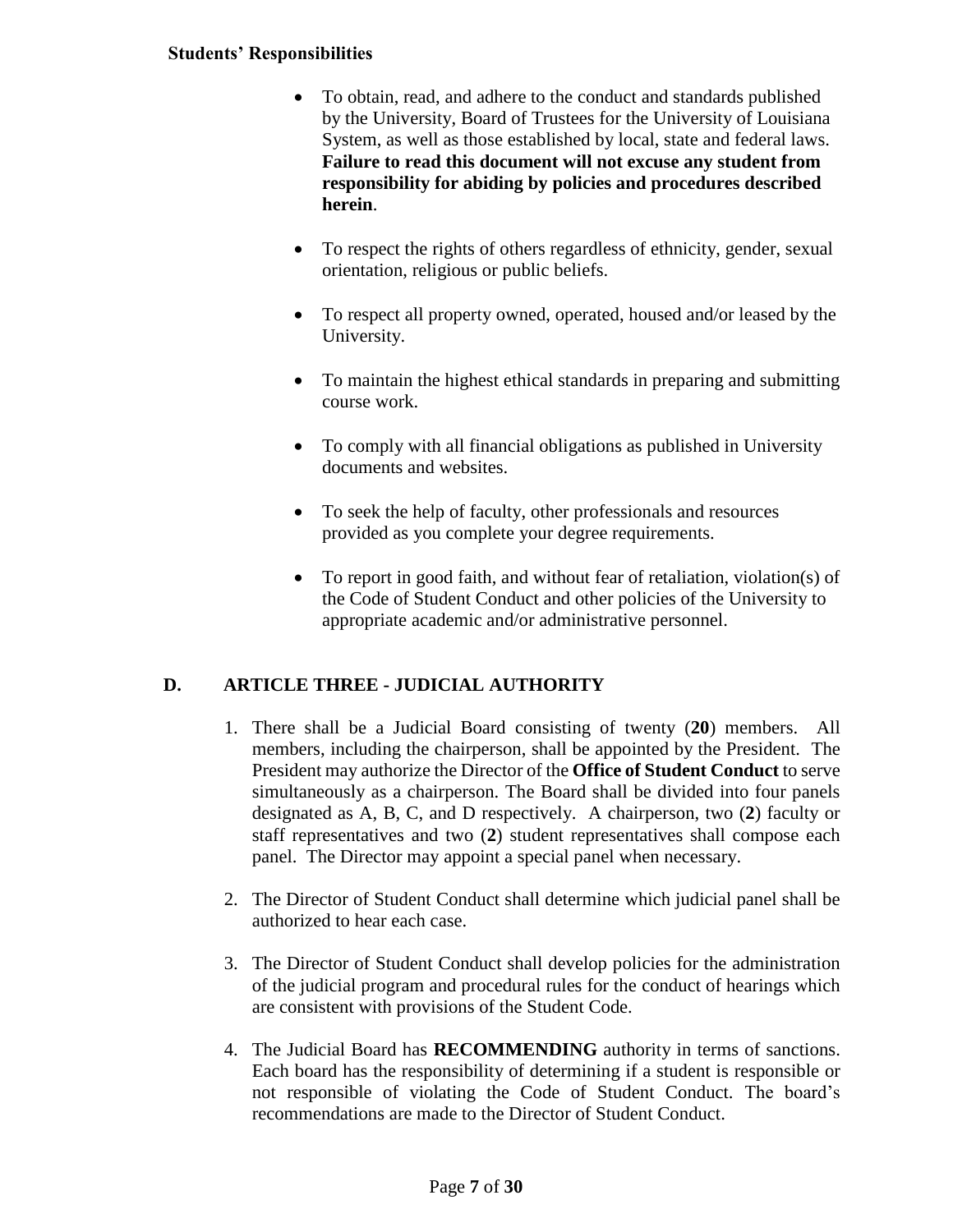- 5. The Judicial Board is the primary judicial body of the University. It has original jurisdiction over all student cases involving alleged violation(s) of the Code of Student Conduct referred to it by appropriate University officials. It also has jurisdiction over all student cases from immediate interim suspension.
- 6. The presence of a majority of panel members shall constitute a quorum; and with a quorum present, the board may hear the case. The chairperson may accept substitute representatives for regular members when it is necessary for regular members to be absent. The chairperson shall vote in the case of a tie vote. Proxy voting shall not be permitted.
- 7. When any board member is involved in or associated with a case, that person must be excused from participation in the hearing procedures.
- 8. Decisions made by the Director of Student Conduct shall be final, pending the normal appeal process.
- 9. The technical rules of evidence applicable to civil and criminal cases shall not apply.

## **E. ARTICLE FOUR - PROSCRIBED CONDUCT**

**Jurisdiction of the University.** Generally, University jurisdiction and discipline shall be limited to conduct which occurs on University premises or conduct which occurs at a University sponsored function or event whether on or off-campus. However, the University will take disciplinary action against a student for an offcampus offense only when it is required by law to do so or when the nature of the offense is such that in the judgment of the Director of Student Conduct, the continued presence of the student on campus is likely to interfere with the educational process or the orderly operation of the University; or the continued presence of the student on campus is likely to endanger the health, safety, or welfare of the University community, or is intimidating or threatening to another individual within the University community; or the offense committed by the student is of such a serious nature as to adversely affect the student's suitability as a member of the University community. The action of the University with respect to any such off-campus conduct shall be taken independently of any off-campus authority. **The prospect of criminal charges does not preclude the possibility of the University judicial hearing**.

### **STUDENT CONDUCT – RULES AND REGULATION**

Any student(s) engaging in behavior that interferes with the safety and well-being of any member of the University and/or that interferes with the mission, purpose, function and process of the University will be subject to disciplinary sanctions outlined in Article VI:

 **Abduction or Kidnapping.** The enticing, persuading or forcible seizing and carrying of any student, faculty, staff, or University official from one place to another without that person's consent.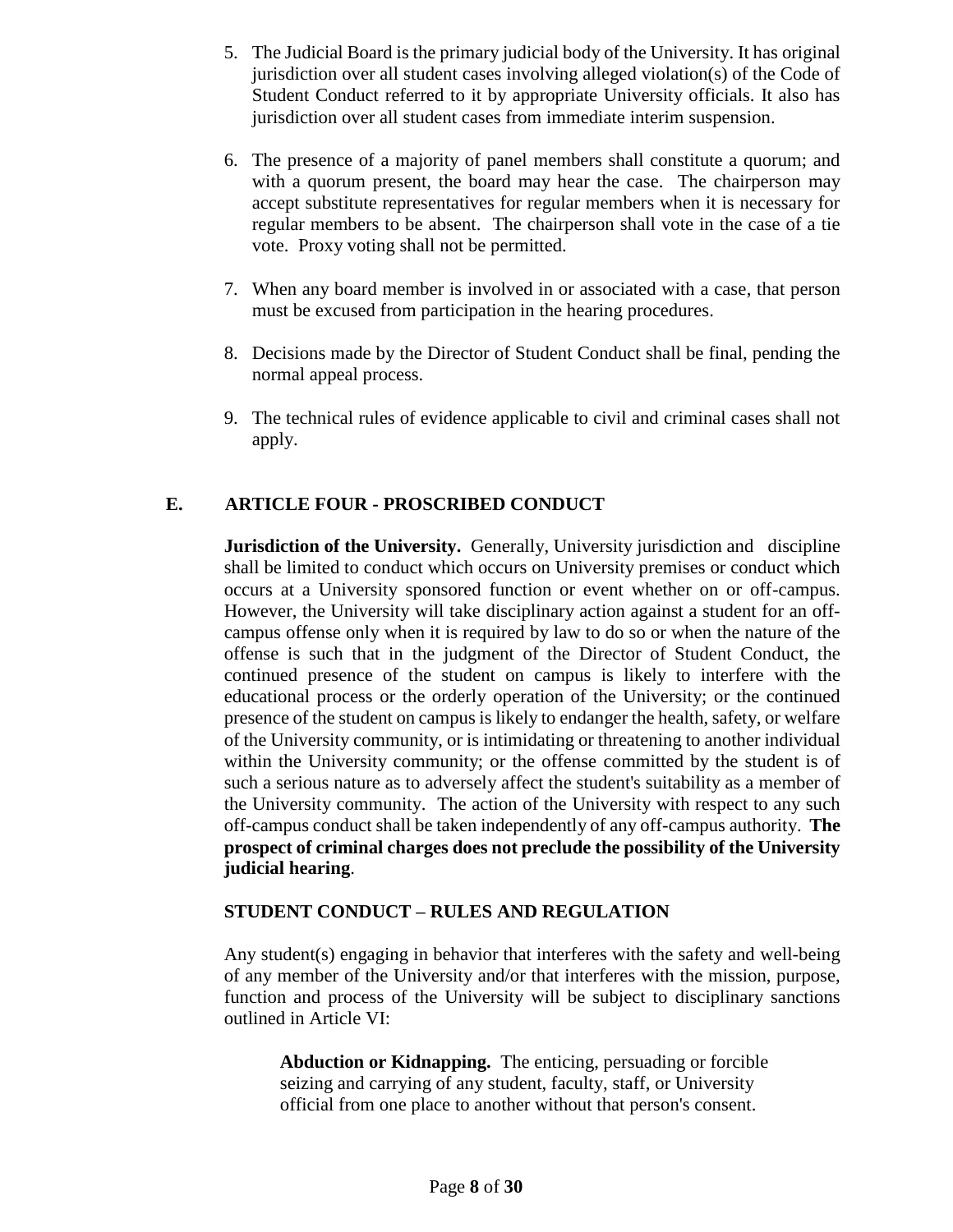**Arson.** The malicious, fraudulent or intentional burning of property on the University premises. Such acts include, but are not limited to, creating fires, setting persons afire, open flames and/or igniting flammable materials.

 **Assault.** The intentional harassment, degradation, threat or intimidation of another in an attempt to commit a battery, or the intentional placing of another in reasonable apprehension of receiving a battery. **Physical contact is not required.** This includes engaging in, attempting or intending to engage in any form of verbal or mental abuse, or coercion which is directed toward another person or group of people which creates an intimidating, fearful or offensive environment in the classrooms, offices, dormitories, and the University premises in general.

**Battery.** The intentional use of force or violence upon another, or the intentional administration of a poison or other noxious liquid or substance to another for the purpose of physical abuse, or violence involving physical contact. Any form of physical contact that is directed to another which threatens or endangers the health or safety of any person, except when such response constitutes self-defense. This includes slapping, pushing, and contact using a weapon or other instrument. **Physical contact is required.**

**Contempt.** Willful disobedience to, or displaying open disrespect for a University judicial body such as: failure to obey a written notice from the **Office of Student Conduct** or University Police to appear for a meeting or hearing as a part of the judicial process; falsification, distortion, or misrepresentation of information before a hearing officer or board; disruption or interference with the orderly conduct of a judicial proceeding; institution of a judicial proceeding in bad faith; attempting to discourage an individual's proper participation in or use of the judicial process; attempting to influence the impartiality of a member of a judicial board prior to and/or during the course of the judicial proceeding; failure to adhere to or comply with disciplinary conditions and sanctions imposed by a judicial body or administrative officer.

**Cyber Bullying.** Any activity that deliberately threatens, harasses, intimidates an individual, places an individual in reasonable fear of harm to the individual or damage to the individual's property; or has the effect of substantially disrupting the orderly operation of the individual's daily life via the use of electronic information and communication devised, to include but not be limited to: e-mail messages, instant messaging, text messaging, cellular telephone communications, internet blogs, social media cites, internet chat rooms, and internet postings.

**Dangerous, Threatening, Unsafe Behavior.** Any conduct or behavior which threatens or endangers the health or safety of any person in the University environment. This includes but is not limited to, verbal threats to injure or harm another, horse playing, practical jokes, abductions, and kidnapping.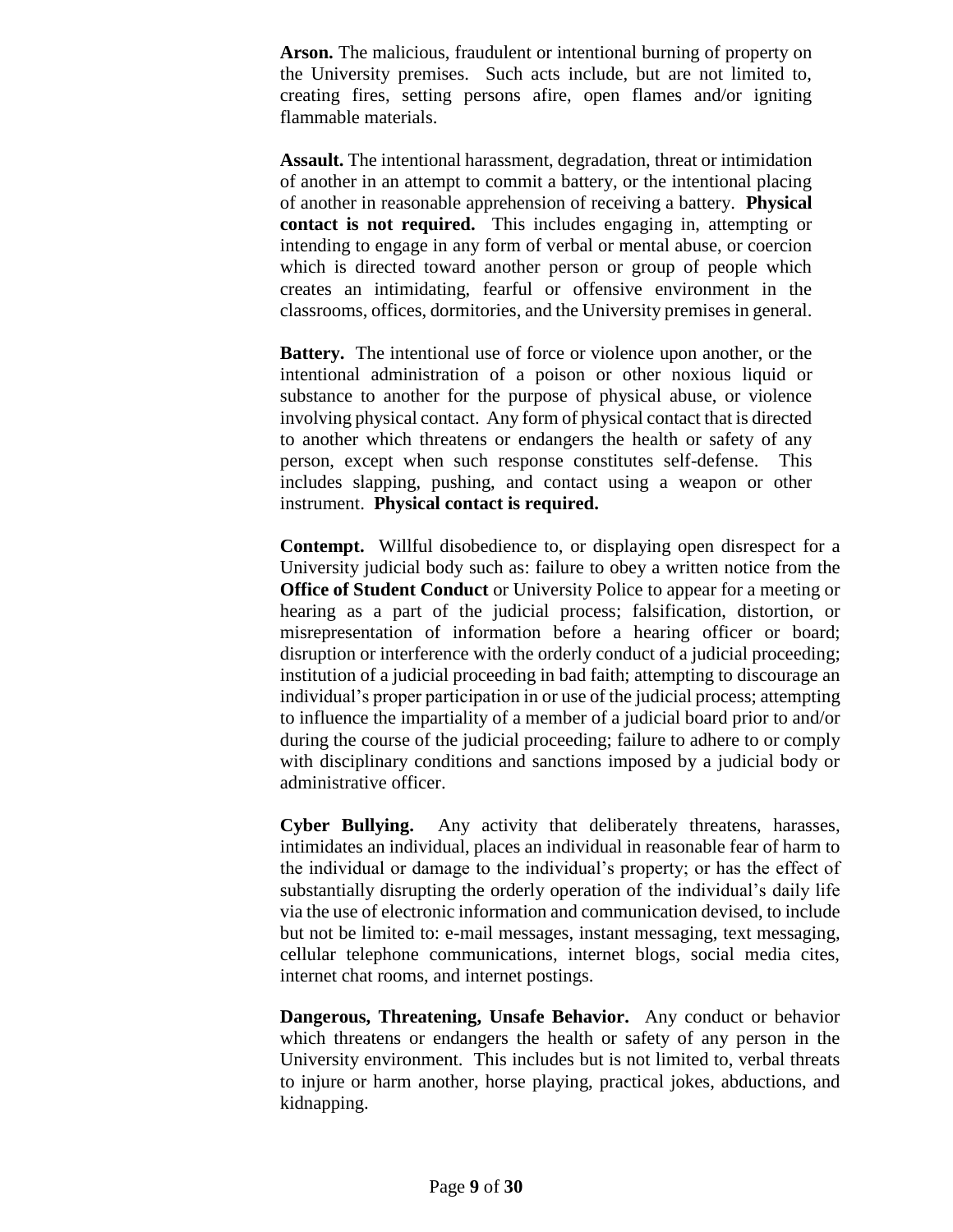**Dangerous Weapons and Explosives.** The use, possession, or storage of dangerous weapons, explosives and chemicals are strictly prohibited, even if legally possessed in a manner that harms, threatens or causes fear to others. These include but are not limited to: firearms, shotguns, B.B. guns, paint guns, sling shots, bows, air pistols/rifles, pistols, rifles, gasoline, ammunition, gunpowder, firecrackers, fireworks, bombs, and other incendiary devices except as required for classroom instruction and only with the express written authority of the President or Vice President for Student Affairs.

**Destruction or Damage to Property.** Willful negligent or malicious destruction and/or damage to University property or to the property of another. This includes acts of vandalism or misuse.

**Dishonesty, Forgery and Fraud.** Acts of Dishonesty, Forgery and Fraud include but are not limited to: furnishing false information to any University official and on any University document; alteration of materials, or misuse of University documents, records, instrument of identification, or any documents and records belonging to another; cheating, plagiarism, or other forms of academic dishonesty, tampering with the election of any University recognized student election; malfeasance or misuse of elective or appointive office in a student organization, its members, or the welfare of the University community; and issuing worthless checks to the University. Unauthorized use of university logo, seal, etc., without written permission of the University General Council.

**Insubordination and/or Disrespect for Authority.** Not complying with reasonable and lawful requests or directives by members of the faculty or staff.

 **Obstruction, Disruption or Disorderly Conduct.** The intentional obstruction, interruption, hindrance, or disruption of teaching, research, administration, ceremonies, disciplinary proceedings, other University tasks and activities; interfering with the duties of a student, faculty/staff member or University official; withholding information vital to any investigation carried out by an authorized agent of the University; creating excessive noise which can be heard in other areas of the campus and which interferes with the normal operations of the University, and the University community; interfering with an approved campus demonstration; and leading or inciting others to disrupt scheduled and/or ordinary activities within the University premises.

**Unauthorized Entry.** Entry without proper permission into residential halls, buildings, or structures within the University premises, or the aiding and assisting of such unauthorized entry.

**Aiding or Inciting.** Aiding, abetting, or procuring another person to breach the peace on University premises or at functions sponsored by the University, assisting or persuading others to commit any act of misconduct in the University community or environment.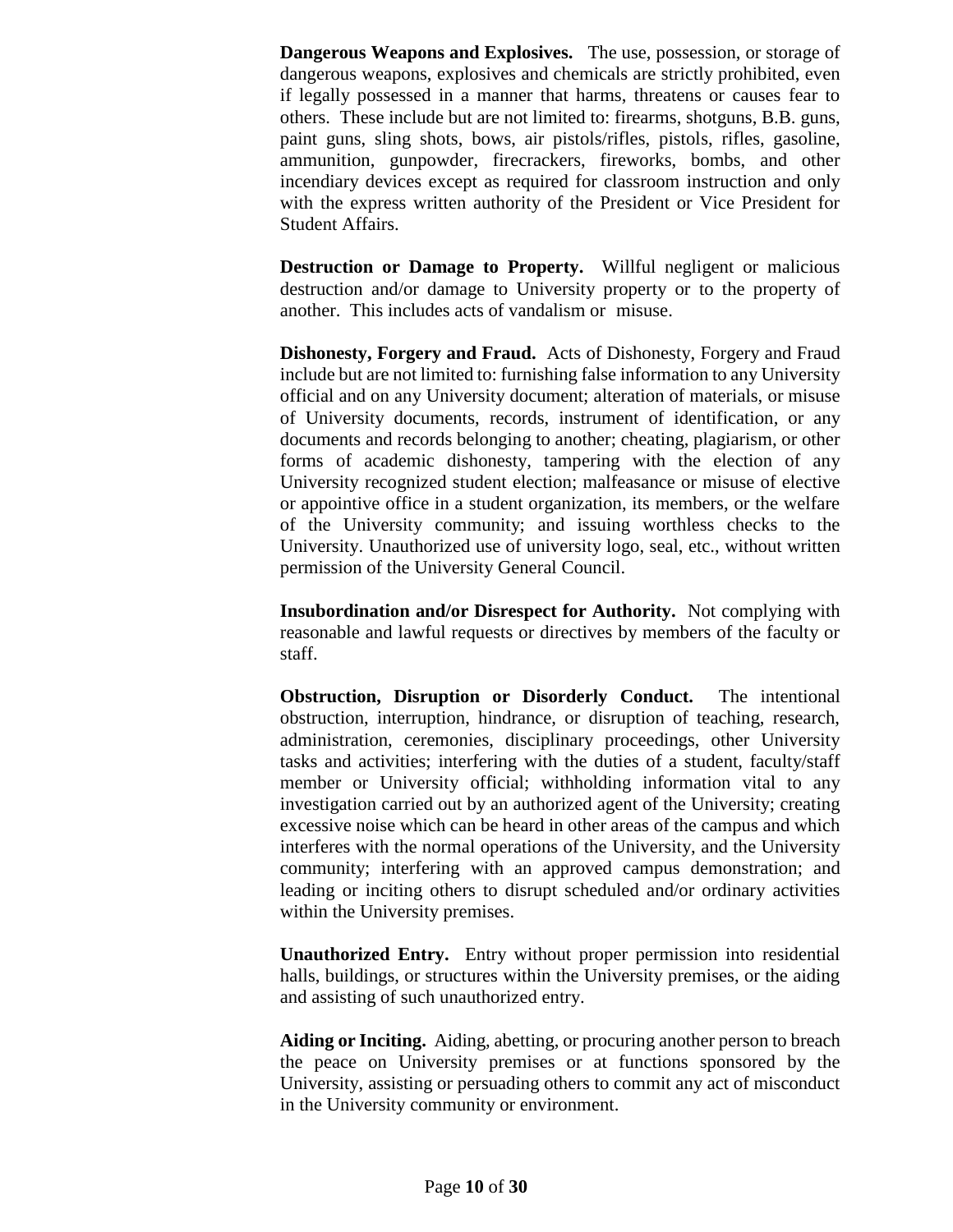**Alcoholic Beverages.** Violation of the University Alcohol and Controlled Substance Policy, including but not limited to the use, consumption, possession, purchase, sale, and/or distribution of alcoholic beverages on University property, or at any of its activities (**whether on or off-campus**) are prohibited, except as expressly permitted by University regulations and local, state and federal law. Alcoholic beverages may not, in any circumstances, be used by, possessed by or distributed to any person under twenty-one (**21**) years of age. (**Refer to Alcohol and Illegal Controlled Substances Policy.**)

**Dangerous Drugs.** Violation of the University Alcohol and Controlled Substance Policy, including but not limited to the use, consumption, possession, manufacturing, purchase, sale and/or distribution of illicit drugs, narcotics or other controlled dangerous substances and drug paraphernalia are strictly prohibited; all local, state, and federal laws apply. (**Refer to Alcohol and Illegal Controlled Substances Policy**.)

**Dogs, Cats and Other Animals.** Bringing animals and pets onto the University premises is prohibited. Seeing-eye dogs, when accompanied by their owners, are permitted.

**Drunkenness.** Appearing in public on the University premises while intoxicated or under the influence of alcohol or illicit drugs is strictly prohibited. This includes any disorderly conduct regardless of whether such conduct results in injury to persons or property.

**False Reporting of Emergencies.** These include but are not limited to activating a fire alarm or falsely reporting a bomb.

**Gambling.** Illegal gambling on University premises is strictly prohibited.

**Information Disclosure.** Failure to provide personal identification and/or furnishing false information to any University official, faculty/staff member, or office is prohibited. For example, failure to present a driver's license or identification card when requested by a University police officer.

**Indecent, Obscene, Immoral Behavior, or Profanity.** This includes conduct which is disorderly, lewd, or indecent. Such acts include but are not limited to: the use of obscene gestures, improper body exposures, or other immoral acts or use of profanity to any faculty, staff, student, or University official. This also includes but is not limited to any unauthorized use of electronic or other devices to make an audio or video recording of any person or student without his/her knowledge, or without his/her effective consent when such a recording is likely to cause injury or distress. This also includes taking pictures of another person in a gym, locker room or restroom.

**Selling or Soliciting.** Trading or exchanging any goods or services on University premises for monetary considerations without prior and appropriate authorization.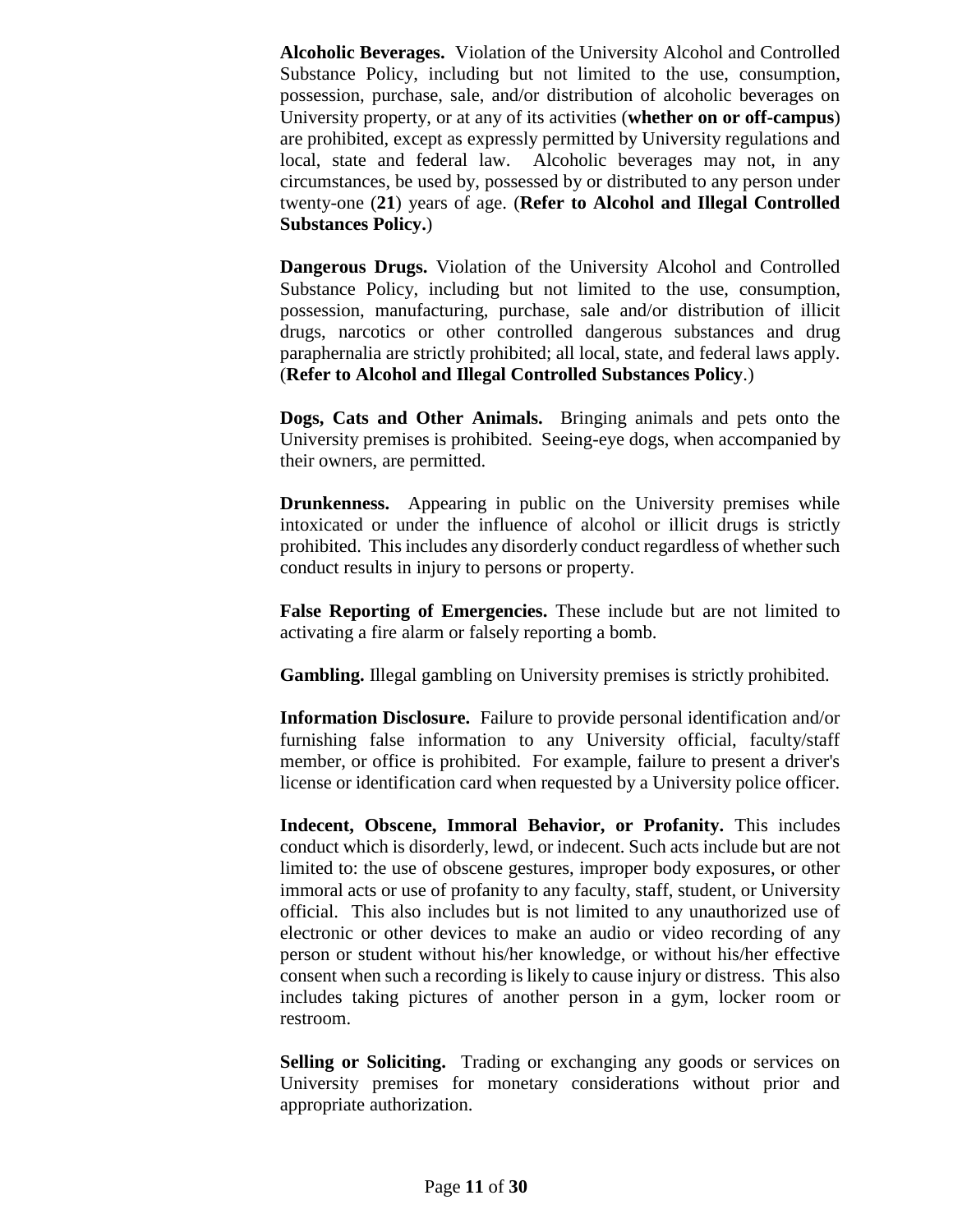**Traffic or Parking Violations.** Failure to obey traffic and parking regulations is punishable by the University Police Department and/or the Office of Student Judicial Affairs. This includes, but is not limited to, operating or attempting to operate a motor vehicle on campus while under the influence of alcohol or illicit drugs, reckless driving, obstruction of the free flow of pedestrian or vehicular traffic on University property or at University sponsored or supervised functions, and parking in improper zones. Moreover, applicable local, state, and federal traffic laws are enforced.

**Trespassing.** Unauthorized presence on, in, or within any building or property owned or operated by the University (**including residence halls**), or the unauthorized entry into or remaining in a facility or office under the control of another after having been asked to leave.

**Unauthorized Use of Property.** Unauthorized use of University premises; unauthorized possession, duplication or use of keys to any University premises; and the unauthorized use of University property, such as telephones, vehicles, and office equipment.

**Violation of Housing Rules.** Any violation of Campus Living and Housing rules!

**Disorderly Assembly.** Participating in an on-campus or off-campus demonstration, riot, or an activity that disrupts the normal operations of the University and/or infringes on the rights of other members of the University community; leading or inciting others to disrupt scheduled and/or normal activities within any campus building or area. It is strictly forbidden for any group to gather in such a manner as to disturb the public peace, to do violence to any person or property, to interfere with its faculty or staff in the performance of their duties, or otherwise by such gatherings bring disgrace or disrespect to the University. This includes surprise attacks by a group of students on University premises. Any student who encourages or in any way participates in the formation of or prolonging of such a gathering is subject to **IMMEDIATE DISMISSAL** from the University. **CAVEAT: Students involved in group violations will be treated as though the act occurred on an individual basis.** Refer to Article two: Students' Rights and Responsibilities (**Speech and Expression and Assembly and Demonstration**).

**Student Dress Code.** The University still maintains the traditional notion that students (**male/female**) are prohibited from wearing hats, caps, sagging pants *(exposing undergarments)* and**/**or other headgear in classrooms, offices, assemblies, dining facilities, any building, or other places where hats are not expected to be worn. Students must adhere to any special dress standard set by groups presenting social programs such as lyceum events, or pageants. (**Refer to Dress Code Policy**)

**Theft.** Stealing in the University environment and/or the attempted or actual theft, or unauthorized possession of property. This includes knowingly possessing stolen property.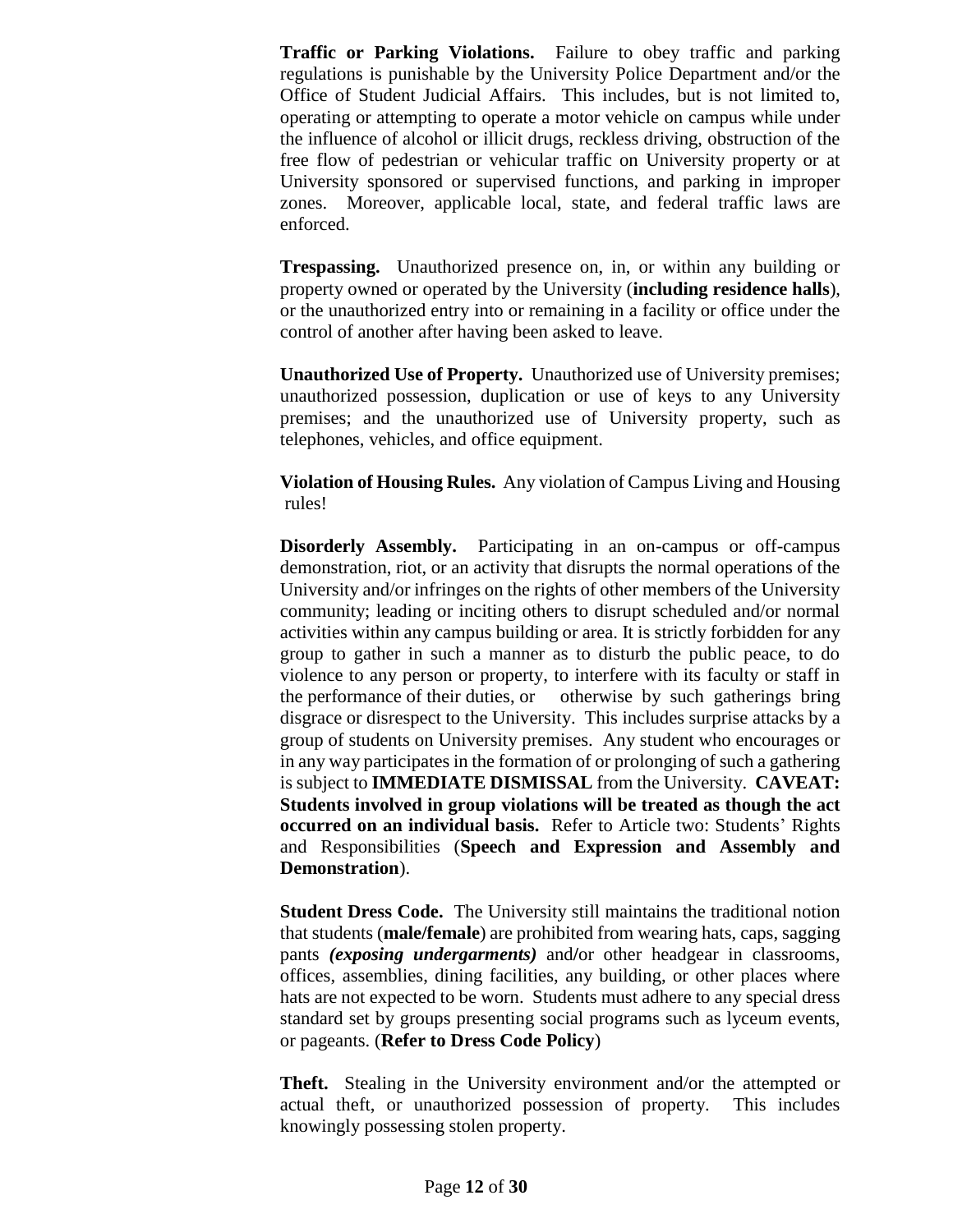**Hazing.** Participation in any act which is degrading or injurious, or in which another is held against his/her will, or which endangers the mental or physical health or safety of another, or which destroys or removes public or private property, for the purpose of initiation, admission into, affiliation with, or as a condition for continued membership in a group or organization. Such acts may include, but are not limited to, striking, beating, bruising, manning, or other abusive and humiliating treatment or threats of such treatment. The express or implied consent of the victim will not be a defense. Apathy or acquiescence in the presence of hazing are not neutral acts, they are violations of this rule. (**Refer to Hazing Policy**)

**Misuse of Computer Resources.** The unauthorized entry into a file to use, read, or alter the contents thereof, or transfer a file for any purpose. These include, but not limited to, use of another's identification and password without authorization, use of computing facilities to interfere with the work of another, to transmit obscene harassing or abusive messages, to interfere with the normal operations of the University computer system, network, or services. (**Refer to Information Technology Center Policy and Procedures**)

**Tampering with Safety Equipment and Hindering Evacuation.** Tampering with safety and fire equipment (**e.g., fire alarms, smoke detectors, exit signs, fire hoses, fire extinguishers, or emergency lighting equipment**) is prohibited. This also includes failing to leave a building or area, or otherwise hindering an evacuation or investigation of the emergency.

**Scholastic Dishonesty.** Scholastic Dishonesty shall include, but is not limited to, scholastic dishonesty: (a) **Acquiring Information:** Acquiring answers for any assigned work or examination from any unauthorized source; working with another person(s) on any assignment or examination when not specifically permitted by the instructor; observing the work of other students during any examination; (b) **Providing Information:** Providing answers of any assigned work or examination prior to the time the examination is given; (c) **Plagiarism:** Failing to credit sources used in work product in an attempt to pass off the work as one's own; attempting to receive credit for work performed by another, including papers obtained in whole or in part from individuals or other sources; (d) **Conspiracy:** Agreeing with one or more persons to commit any act of scholastic dishonesty; (e) **Fabrication of Information:** The falsification of the results obtained from the research or laboratory experiment; the written or oral presentation of results of research or laboratory experiments without the research or laboratory experiment having been performed; (f) **Violation of Departmental or College Policies:** Violation of any announced departmental or college policy relating to academic matters, including, but not limited to, abuse or misuse of computer access of information. This listing is not exclusive of any other acts that may reasonably be said to constitute scholastic dishonesty; (g) **Academic Misconduct:** Any student suspected of academic misconduct on tests, examination papers, or any other assigned work for which he/she is responsible will be reported, by the faculty person in charge, to the Dean of the division of the student's major.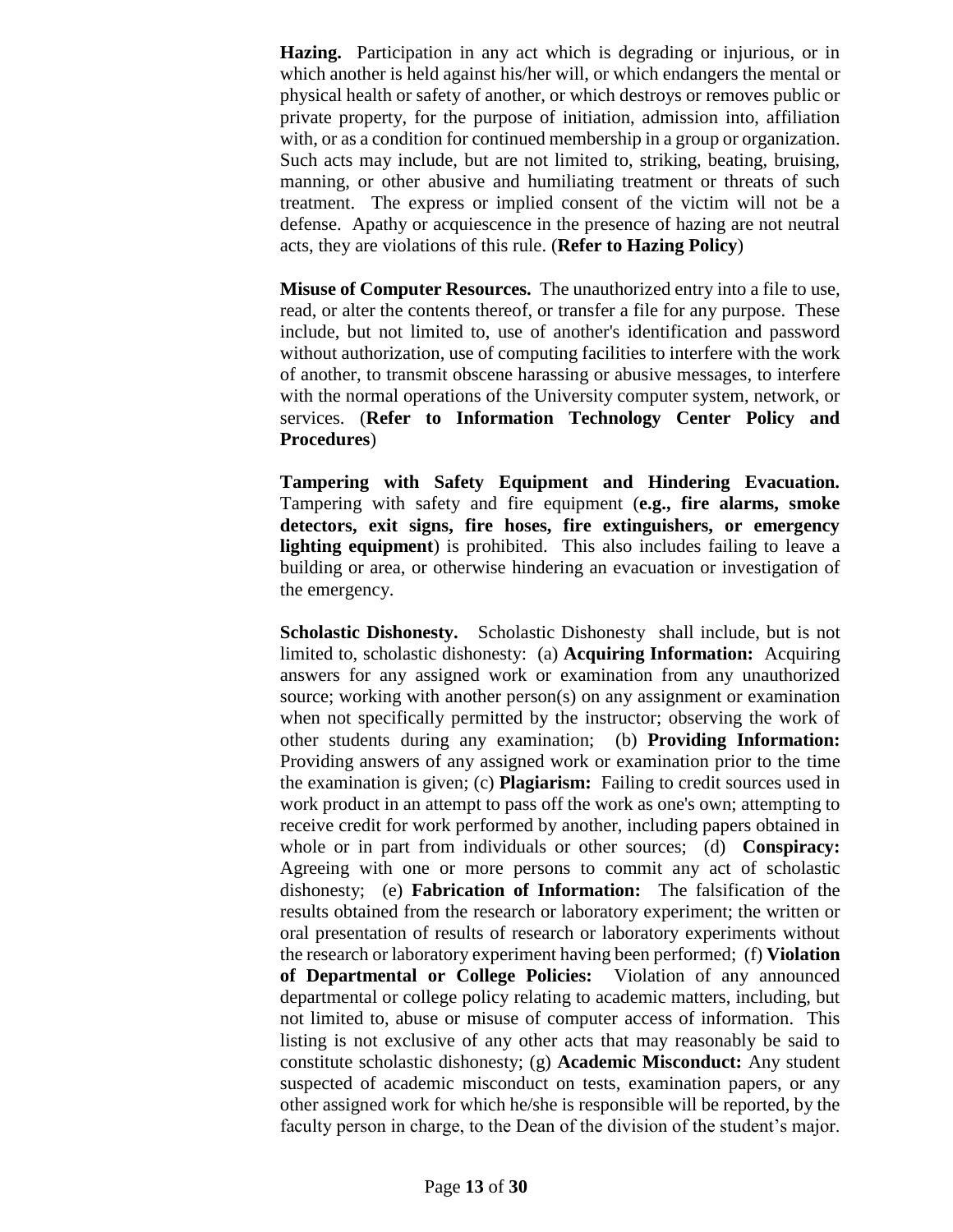**Off-Campus Violations.** Students whether residing on or off campus, must behave at all times as responsible students in the community in which they reside, shop, and/or otherwise socialize. In keeping with the traditional spirit of Grambling State University, students are expected to conduct themselves in a manner that is becoming to a student of Grambling State University. Accordingly, students may be brought before a University judicial body for any off-campus conduct that is deemed volatile of this code, and for any conduct and/or behavior that reflects negatively on the image or reputation of the University. The specific action or behavior will be described in all charges levied against the student.

**Cell Phone Usage.** The use of cell phones inside the classroom, official testing sites and during an official assembly period is prohibited. This includes but is not limited to, placing and/or receiving calls and/or text messages as well as conversing on cell phones. (**Official University emergency notification messages are excluded/refer to Electronic Devices Policy**)

**Tobacco.** Smoking and the use of tobacco products (**including cigarettes, cigars, pipes, smokeless tobacco, e-cigarettes and other tobacco products**) by students, faculty, staff and visitors are prohibited on all Grambling State University property.

**University Policy Violation.** Violation of any University policy, rule or regulation published in hard copy or available electronically on the University website.

**Violation of any federal, state or local law.** On or Off-Campus actions or activities that violate federal, state, or local law, also violate the Code of Student Conduct.

### **F. ARTICLE FIVE - JUDICIAL PROCEDURES**

- 1. Any member of the University community may file charges against any student for misconduct. Charges shall be prepared in writing and directed to the Office of Student Conduct which is responsible for the administration of the University judicial system. Any charge should be submitted as soon as possible after the event takes place.
- 2. A Judicial Officer may conduct **an investigation to determine if the charges have merit and/or if they can be disposed of informally by mutual consent of the parties involved on a basis acceptable to the Judicial Officer. Such disposition shall be final and there shall be no subsequent proceedings. Additionally, all sanctions rendered shall be final and binding upon all involved.** If the charges cannot be disposed of by mutual consent, the Judicial Officer may later serve in the same matter as the judicial body or a member thereof.
- 3. A University registration flag may be imposed on a student's record. The flag will be removed following adjudication of charges. When a student (s) is reported for violations of University rules and regulations that require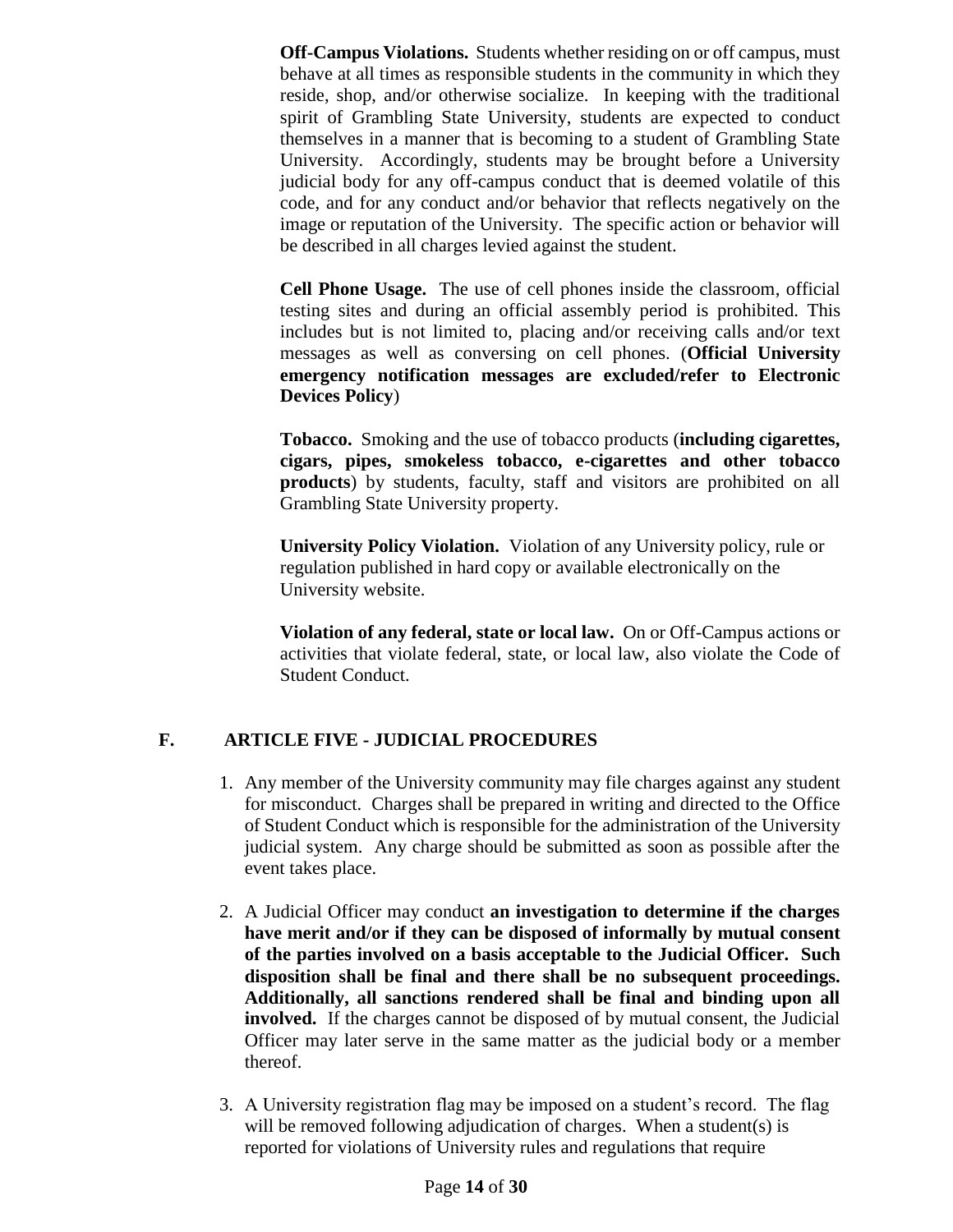appearance before a judicial board, hearings are scheduled. The student will be given at least a five (**5**) business-day notice (**excluding Saturdays, Sundays and state holidays**) to appear for the hearing. In the notice to appear, the following information will be provided:

- **a.** the University regulation(s) that was allegedly violated;
- **b.** the statement of the specific charges against the student;
- **c.** the date, time and place of the hearing;
- **d.** the names of witnesses against the student;
- **e.** the statement explaining that the student is entitled to present his/her own witnesses and to cross-examine the witnesses against him/her;
- **f.** a statement explaining that the student is entitled to a hearing that will be recorded by the University; and
- **g.** a statement indicating that if the student brings an attorney to the hearing, the attorney will be allowed to attend only as an advisor to his client.
- 4. Charged student(s) who fail to appear before a formal judicial board without just cause shall be found responsible for the charge(s) based only on input from the charging party, and disciplinary sanctions shall be imposed. If the judicial board finds that unavoidable circumstances prevented the appearance of the student(s) before the judicial board, the hearing shall be rescheduled.
- 5. Hearings shall be conducted by a judicial board according to the following guidelines:
	- **a.** Hearings normally shall be conducted in private. At the request of the accused student and subject to the discretion of the chairperson, a representative of the student press may be admitted but shall not have the privilege of participating in the hearing;
	- **b.** Admission of any person to the hearing shall be at the discretion of the judicial board and/or its judicial chairperson;
	- **c.** In hearings involving more than one accused student, the chairperson of the judicial board, at his or her discretion, may permit the hearings concerning each student to be conducted separately;
	- **d.** The complainant and the accused have the right to be assisted by any advisor they choose, at their own expense. The advisor may be an attorney. The complainant and/or the accused is responsible for presenting his or her own case and, therefore, advisors are not permitted to speak or to participate directly in any hearing before a judicial board;
	- **e.** The complainant, the accused and the judicial board shall have the privilege of presenting witnesses, subject to the right of cross examination by the judicial board;
	- **f.** Pertinent records, exhibits and written statements may be accepted as evidence for consideration by a judicial board at the discretion of the chairperson;
	- **g.** All procedural questions are subject to the final decision of the chairperson of the judicial board;
	- **h.** After the hearing, the judicial board shall determine (by majority vote if the judicial board consists of more than one person) whether the student has violated each section of the Student Code which the student is charged with violating; and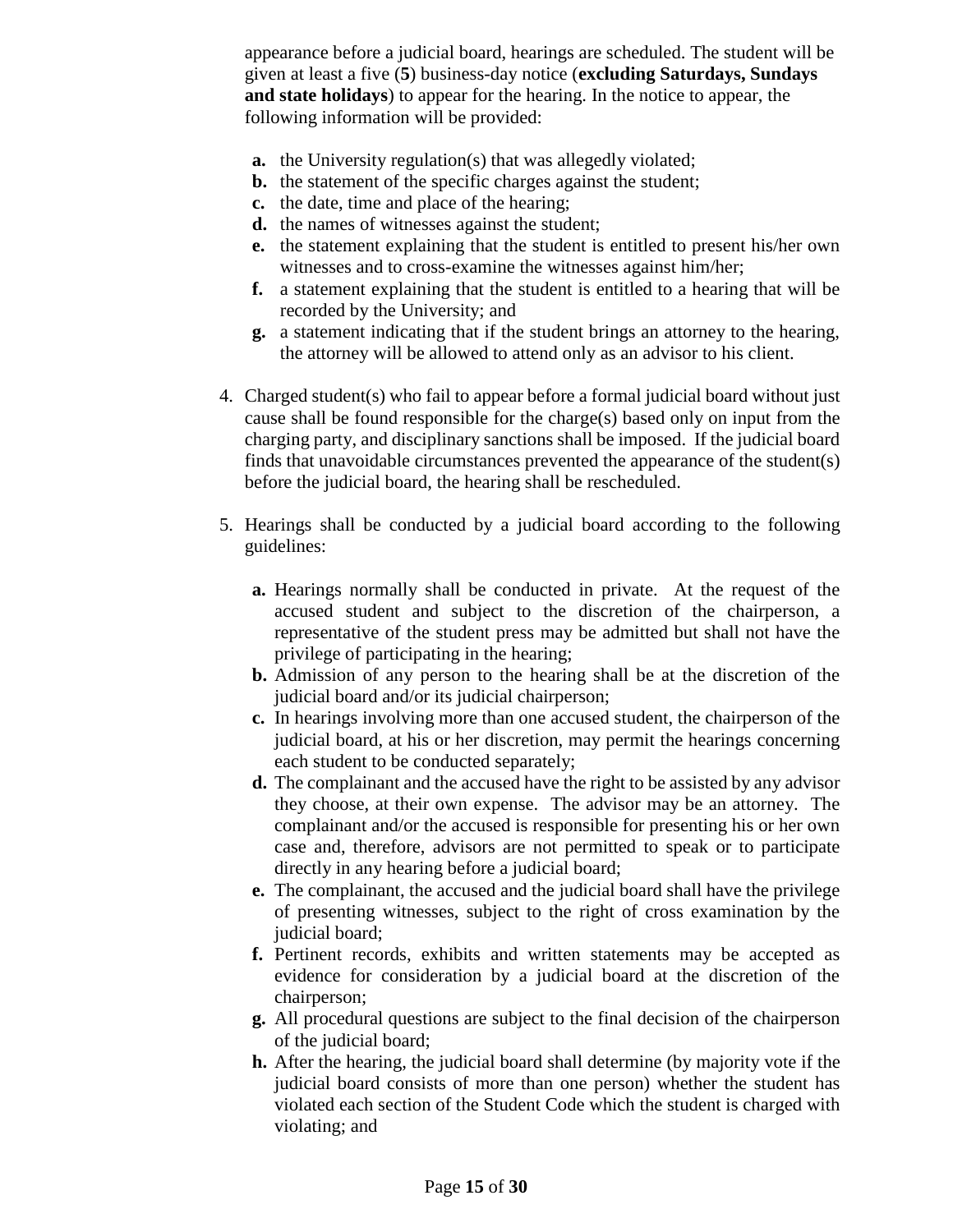- **i.** The judicial board's determination shall be made on the basis of whether it is more likely than not that the accused student violated the Code of Student Conduct.
- 6. There shall be a single verbatim record, such as a tape recording, of all hearings before the judicial board. The record shall be the property of the University.
- 7. The University may implement an emergency procedure to allow hearings to be set forth and held prior to the end of the respective semester or term in which the violation occurs.

#### **G. ARTICLE SIX – DISCIPLANARY SANCTIONS**

Sanctioning is intended to accomplish six aims:

- 1. To make sure the student(s) sanctioned has learned from the experience.
- 2. To educate the student(s) so he/she does not commit the violation again.
- 3. To offer the student(s) the opportunity to make good on a mistake.
- 4. To ensure that University expectations regarding appropriate behavior are clear.
- 5. To educate the student(s) concerning how his/her behavior impacts others in the community.
- 6. To protect the University community from people who may harm others in the community or who may substantially interfere with the educational mission of the University.

#### **II. DISCIPLINARY SANCTIONS**

**University officials authorized by the President to impose sanctions upon students, either prior to (pending scheduled judicial hearing date) or after a judicial hearing, may impose or recommend one or more of the following penalties for a student(s).**

**Any student withdrawing with disciplinary action pending or those being suspended for disciplinary reasons are not eligible for refunds after the 14th class day for Fall and Spring semesters and the 7 th class day for Summer sessions.**

**Expulsion**- Permanent dismissal from the University.

 **Suspension** - Dismissal from the University for a specified period of time.

**Indefinite Suspension -** Dismissal from the University for an unspecified time period. After one year, a student may request a review of his file for readmission consideration.

**Interim Suspension** - Temporary suspension with a hearing to follow.

**Suspend network privileges -**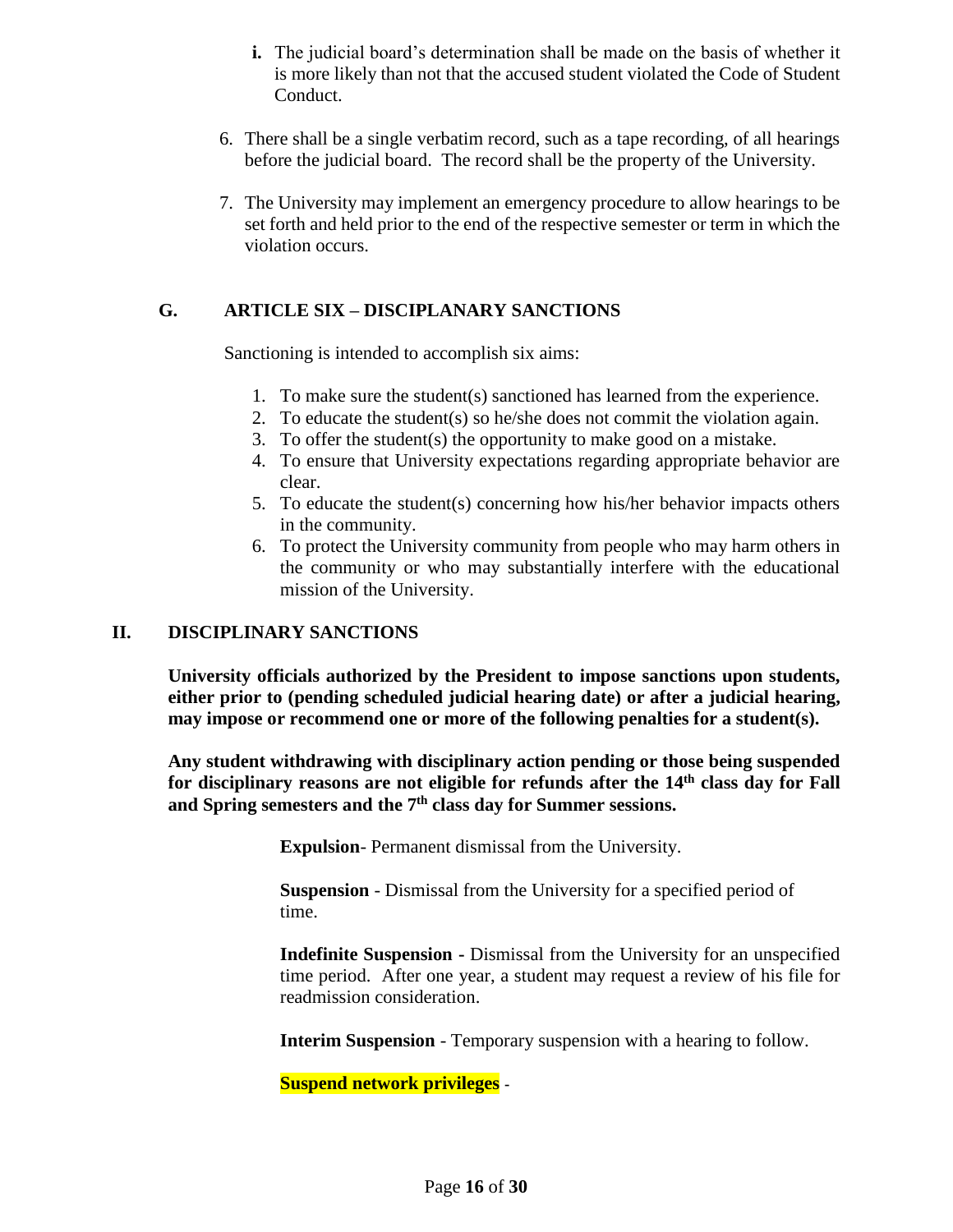**Revoked Suspension** - A suspension is revoked if a student agrees to remain at the University under certain conditions or as long as the student does not violate certain prescribed conditions.

**Hold on Registration/Hold on Transcript** - A sanction used until all monies, fines and such owed to the University have been paid.

**Fine** - A student may be assessed a reasonable monetary sanction for violating certain Code of Student Conduct rules.

**Campus/Community Service**- A student(s) may be required to provide services on the campus, without pay, for a specific period of time for violating the Code of Student Conduct rules.

**Probation** - A student(s) is subjected to a time period of restrictions or conditions, after which the University authorities will determine if his/her behavior has improved.

**Restitution** - A student(s) or organization(s) is held accountable for public or private damage that he/she has damaged or destroyed.

**Counseling/Educational Assignment** - A student(s) is given behavioral counseling, either on a regular basis or by appointment. An educational assignment may include but is not limited to, attendance and/or participation in alcohol/drug education programs, workshops, panel discussions, letters of apology, and reflective essays.

**Restraining Order** - An order by the President or the President's designee prohibiting a student from entering the University premises except public streets or roadways.

**Verbal/Written Reprimand** - A student is warned, verbally and/or in writing, that further misconduct may result in more severe disciplinary action.

**Loss of Privilege** - The withdrawal of a privilege, use of a service, or participation in an activity for a specific period of time consistent with the offense committed and the rehabilitation of the student.

**Extracurricular Activity Suspension -** The suspension of participation in official extracurricular activities. This includes, but is not limited to prohibiting the student from joining a registered student organization and/or attending its meetings or functions and/or from participating in official athletic or non-athletic extracurricular activities.

**Mandatory Off-campus Housing** – A student is suspended from oncampus housing privileges for a specific period of time.

 **Administrative Withdrawal** – A student is officially withdrawn from the University for Various Reasons. In such cases as the student posing a significant threat to self or others of the University community; failing to pay all financial obligations to the University by a designated date; failing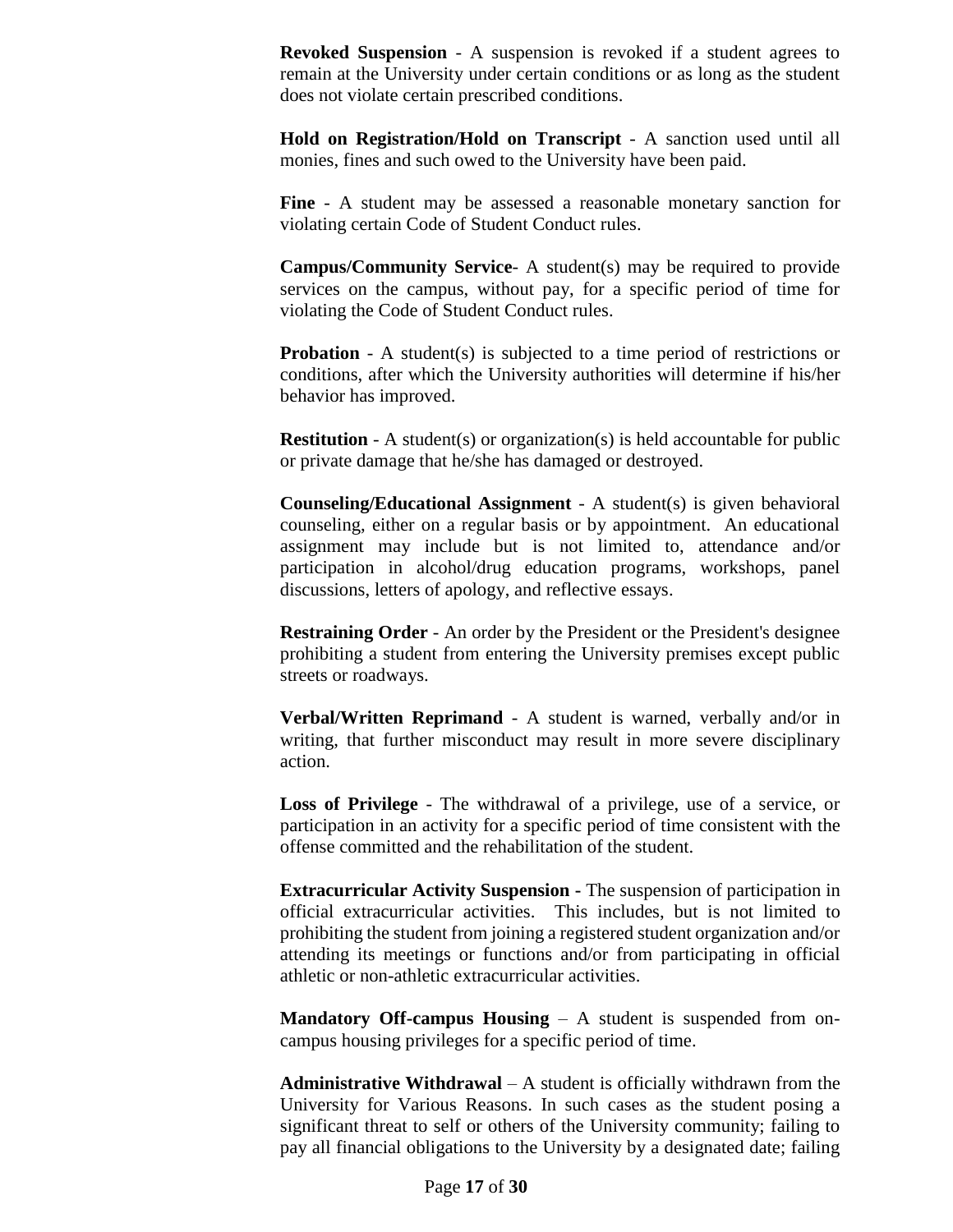to answer University summons or to address allegations of violations; failing to perform assigned University community service; failing to complete mandatory counseling; and/or failing to abide by the Code of Student Conduct. A student administratively withdrawn after the census date shall be assigned the grade of "W" in all courses. Students who withdraw on an involuntary basis are subject to the same refund policies as other students.

**University Ban** – A student is banned permanently or for a specific period of time from an individual building(s) or event.

### **SPECIAL NOTE: Interim Suspension**

Whenever students are disruptive or dangerous to themselves, including threatening or attempting suicide and are dangerous to others, to property, or to the stability and continuance of normal University functions, the President or the President's designee may suspend students immediately on an interim basis without providing the **NORMAL HEARING NOTICE.** The letter from the Director of Student Conduct will constitute Normal Hearing Notice.

If the facts and evidence suggest that the student's continued presence on University premises constitute imminent or clear and present danger to themselves, to others, to property, or to the stability and continuance of normal University functions, the President or the President's designee may issue a Restraining Order against the students restricting them from the University premises prior to the **NORMAL JUDICIAL HEARING** and **AFTERWARDS**, if he/she deems it necessary.

Whenever the interim suspension rule is invoked, the student shall be given the opportunity to **DISCUSS** the incident with a University official **PRIOR TO THE INTERIM SUSPENSION.** Any student so suspended shall have the right to a post-suspension hearing on the merits of the case within five business days of the suspension.

**Students who endanger their own physical well-being shall be required to provide the Director of Office of Student Conduct with a Psychiatric Evaluation signed by a licensed mental health professional indicating that the student is not a threat to him/herself or the campus community. Additionally, the parents, legal guardian, and/or student are advised that threatening and/or attempting suicide is a violation of the Code of Student Conduct and may result in disciplinary action by the University.**

### **NOTATION OF DISCIPLINARY ACTION ON ACADEMIC TRANSCRIPTS**

In severe cases of misconduct, a student may be suspended or expelled. System universities shall note such on the student's academic transcript as follows:

• "Student is ineligible to enroll"

This will be noted when a student is permanently dismissed from the university for disciplinary reasons.

• "Student is eligible to return (semester) (year)"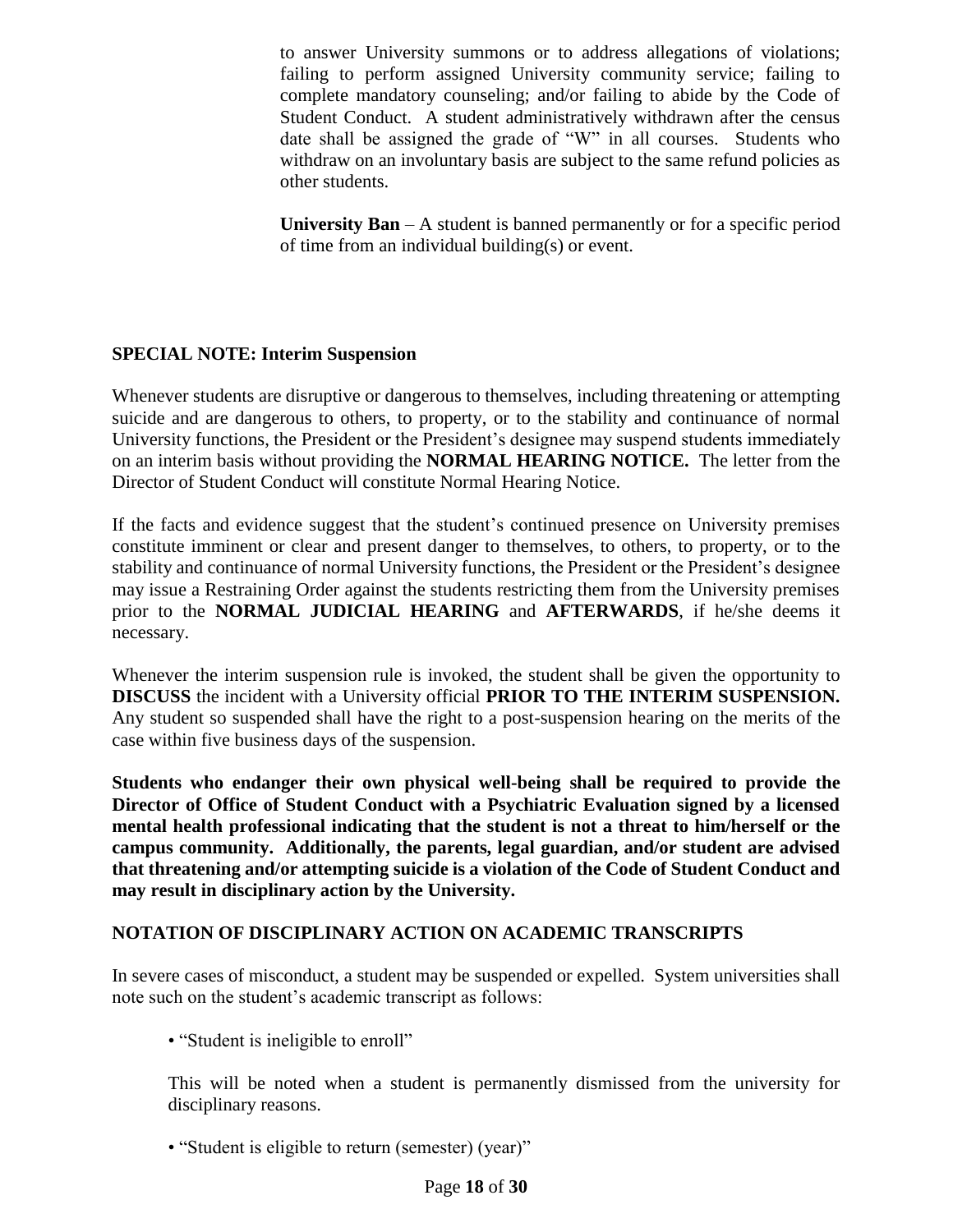This will be noted when a student is "suspended for disciplinary reasons" for a specified period of time. The transcript indicates which semester the student will be eligible to return. In the case where the student is not suspended academically but is suspended for disciplinary reasons, the transcript note indicates that the student cannot return until some future semester.

All system universities shall employ the [notations](http://www.ulsystem.net/assets/docs/searchable/boards/ppm_disciplinary_notation_06_06_new.pdf) above on student academic transcripts beginning with the Spring semester, 2007.

Notation of disciplinary action on academic transcripts may or may not affect eligibility to enroll at other higher education institutions.

## **MANDATORY ALCOHOL/SUBSTANCE ABUSE PROGRAM**

As an educational component of the University's discipline process, students involved in alcohol and/or drug violations are required to participate in the Student Counseling Center's Alcohol and Substance Abuse Program or any Alcohol and Substance Abuse Program of your choice.

Attendance at all sessions/workshops or other activities as assigned is mandatory for students required to participate in the program as a result of University disciplinary action, in addition to any fine or other disciplinary actions that may have been imposed. Failure to comply with the mandatory requirement by the stated deadline may result in additional disciplinary action imposed by the University, including disciplinary suspension.

# **H. ARTICLE SEVEN - APPEALS**

- 1. A decision reached by the Judicial Hearing Board or a sanction imposed by the Director of Student Conduct may be appealed by accused student within three (3) business days of the decision. Such appeals shall be in writing, addressed to the Chairperson, Administrative Appeals Board and delivered to the Office of the Vice President for Student Affairs. The board shall consist of a chairperson, one (1) faculty or staff representative, and one (1) student representative appointed by the Vice President for Student Affairs.
- 2. Criteria for filing an appeal are limited to:
	- X The student's rights were violated in the hearing process or if there were hearing procedural errors.
	- X There is new material evidence which could not have been discovered at the time of the hearing.
	- X The evidence did not support the decision.
	- X The sanctions imposed were not appropriate for the violation or were made in an arbitrary or capricious manner.

All appeals shall be limited to review of the verbatim record of the initial hearing. Based upon the merits of written justification, the chairperson of the Administrative Appeals Board may accept or reject the student's request for an appeal.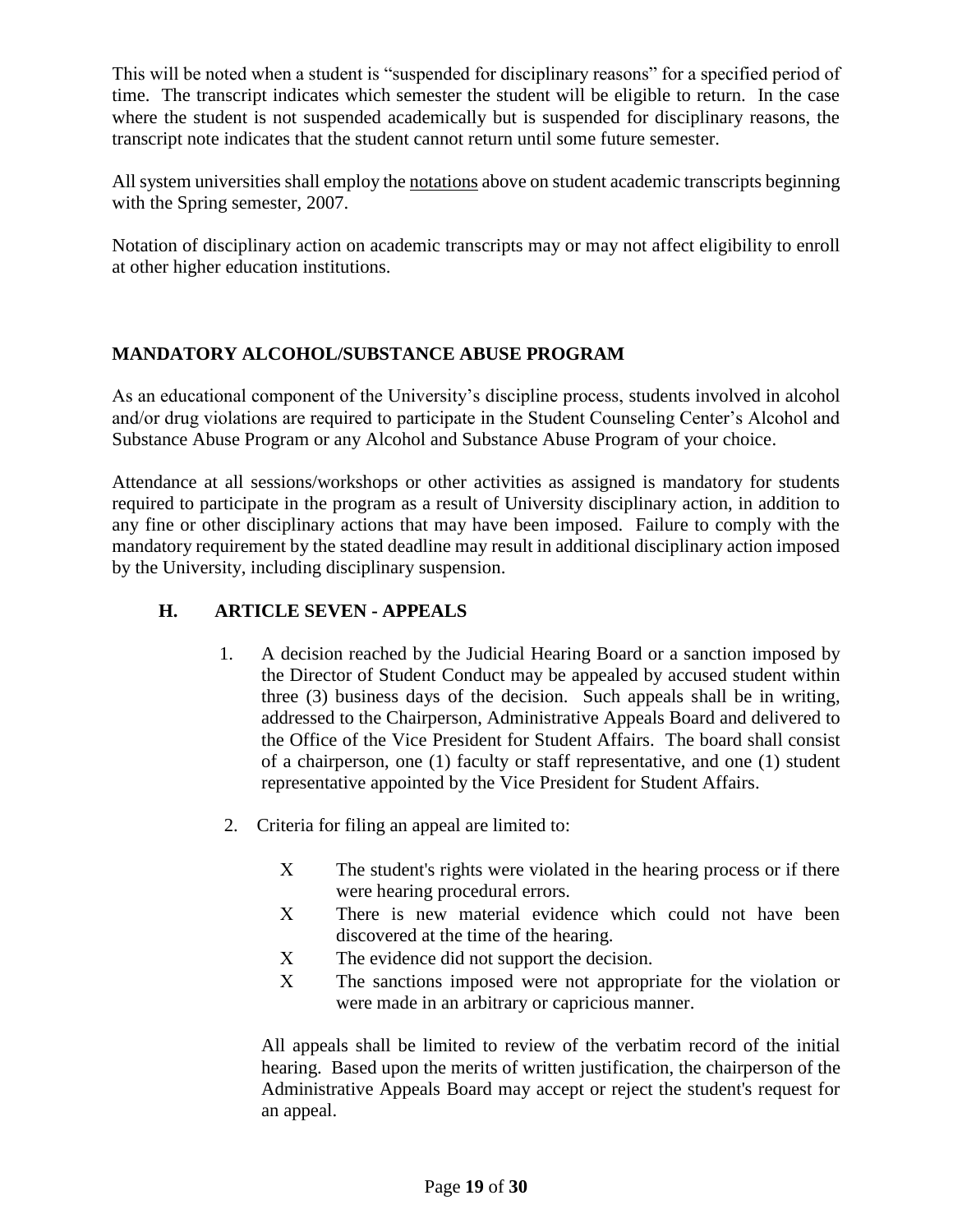- 3. If the request for an appeal is granted, the Chairperson of the Administrative Appeals Board, within reasonable time, shall set a date, time, and place for the board to review the findings, decision, and recommendation of the disciplinary hearing board. The complete record of the hearing and evidence presented before the Judicial Hearing Board panel shall be made available to the Administrative Appeals Board. The Vice President for Student Affairs or his/her designee shall be present at this hearing.
- 4. If an appeal is upheld by the Administrative Appeals Board, the matter shall be returned to the original Judicial Hearing Board for re-opening to allow reconsideration of the original determination and/or sanction(s).
- 5. If an appeal is not granted by the Chairperson of the Administrative Hearing Board, then, the sanction imposed shall be considered final and binding upon all involved.
- 6. Students have the right to appeal the finding, decision, and recommendation of the Administrative Appeals Board if the reasons are based on the criteria listed in #2 of this article. To do so, a student must give written notification to the Office of the President of his/her intent to appeal and reasons for appealing within three (3) business days after notice of the finding, decision, and recommendation of the Administrative Appeals Board. Late notification of intent to appeal to the Office of the President will be accepted or rejected after hearing the student's reasons for failure to comply with above statement.
- 7. If the request for an appeal is granted, the President or President's designee shall set a date, time, and place to review the findings, decision, and recommendation of the Administrative Appeals Board.
- 8. The President or his/her designee may, at his/her discretion, make any of the following sanctions:
	- Approve the recommendation of the Administrative Appeals Board
	- Amend and approve the recommendation; or
	- Return the recommendation to the original Judicial Hearing Board for reopening to allow for reconsideration of the original determination and/or sanction(s).

**Note: As the Chief Executive Officer of the University, the President holds the ultimate authority in matters of student discipline.** 

**Additionally, it will be the discretion of the President or his/her designee as to whether or not a student remains under suspension pending the outcome of the appeal. Factors that will be considered include the nature of the violation, interference with the University's educational mission and the safety and welfare of other members of the University community.**

 9. Each institution is authorized to establish policies and regulations governing student conduct. Students shall have due process in disciplinary matters, and any student who exhausted all due process procedures at the institutional level may appeal his/her grievance to the Board of Supervisors if the sanction is one of suspension from the university for a period of one academic year, or if the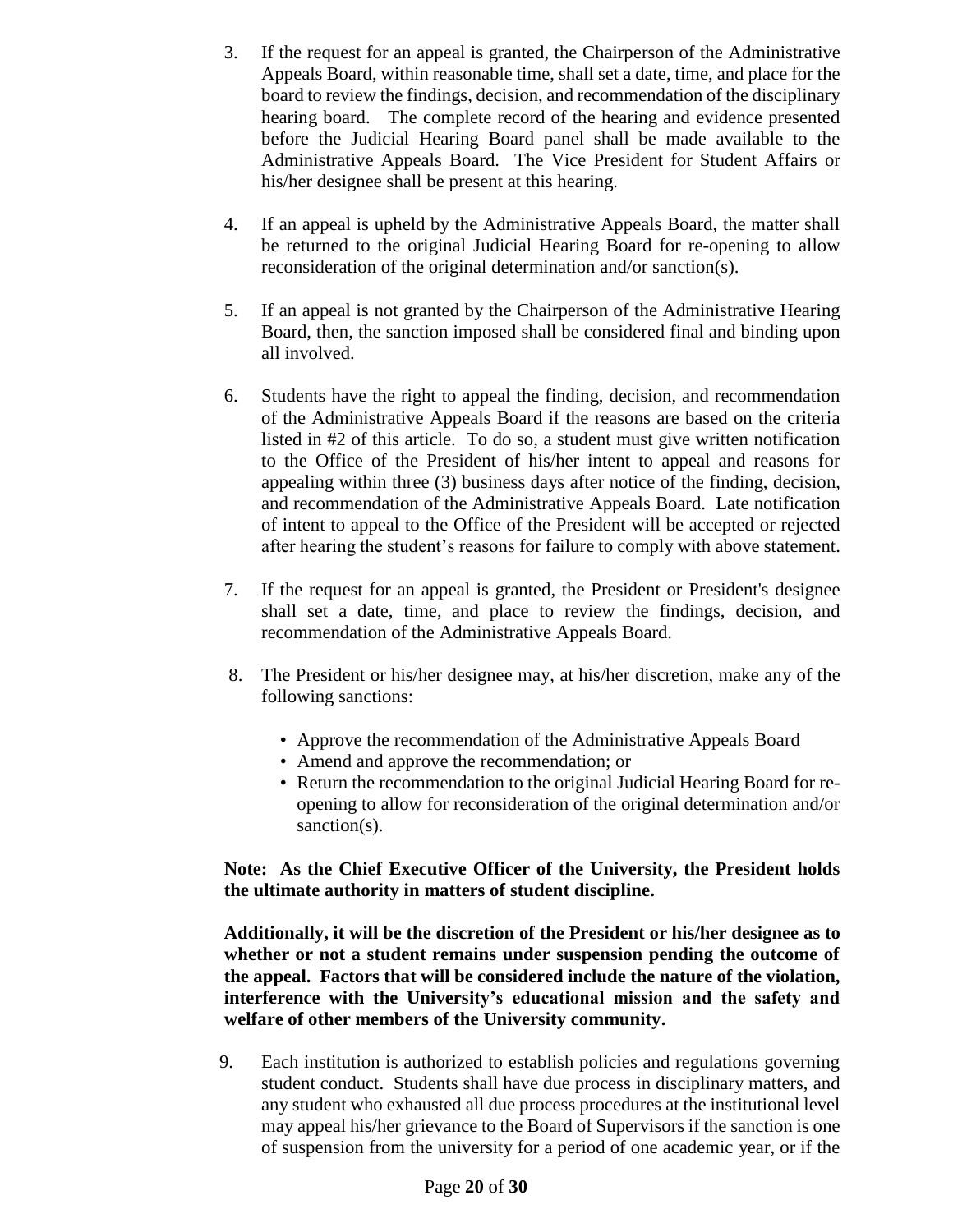sanction is of greater severity. Within thirty (30) days after all due process procedures have been exhausted at the institutional level, the student must present his appeal to the System President of the University of Louisiana System. The staff shall review the due process proceedings from the institution and submit recommendations to the Board of Trustees for the University of Louisiana System. If the request for appeal is granted, the System President or his designee shall, within a reasonable time, set a date, time, and place to review the findings, decision, and recommendation of the President of Grambling State University. The complete records of this case shall be made available for use by the System staff and Board of Trustees. The System Office may request the presence of an individual, administrator or student involved in the case.

**Note: If the decision of the Judicial Hearing Board and/or the Administrative Appeals Board is upheld, then the sanction will be imposed as of the original date unless the President affixes a different sanction or date. Students who are suspended or expelled from the University are not eligible for refunds after the 14th class day for Fall and Spring semesters and the 7 th class day for Summer sessions.**

## **I. ARTICLE EIGHT**

#### **Records**

- a. Records shall be created for all reported cases of student misconduct.
- b. Disciplinary records are considered academic records and are protected by the **[Family Educational Rights and Privacy Act \(FERPA\)](http://www.ed.gov/policy/gen/guid/fpco/ferpa/index.html)**. Records may be released to University officials on a need-to-know basis only.
- c. All disciplinary records are the property of Grambling State University and are maintained in the Office of Student Conduct. The University reserves the right to maintain these records for any time depending on the severity of the infraction. Major offenses involving criminal charges or suspensions and expulsions shall be maintained indefinitely.
- d. A tape recording shall be made of every judicial board hearing. The tape recording shall be the property of the University. Neither the complainant nor the accused shall be allowed to make a separate recording of any type. Under no circumstances will a copy of the recording be released except in the case wherein the records are subpoenaed by a court order.

### **J. ARTICLE NINE**

#### **Interpretation and Revision**

The President is responsible for shaping the University's mission and academic standards in cooperation with the Board of Supervisors for the University of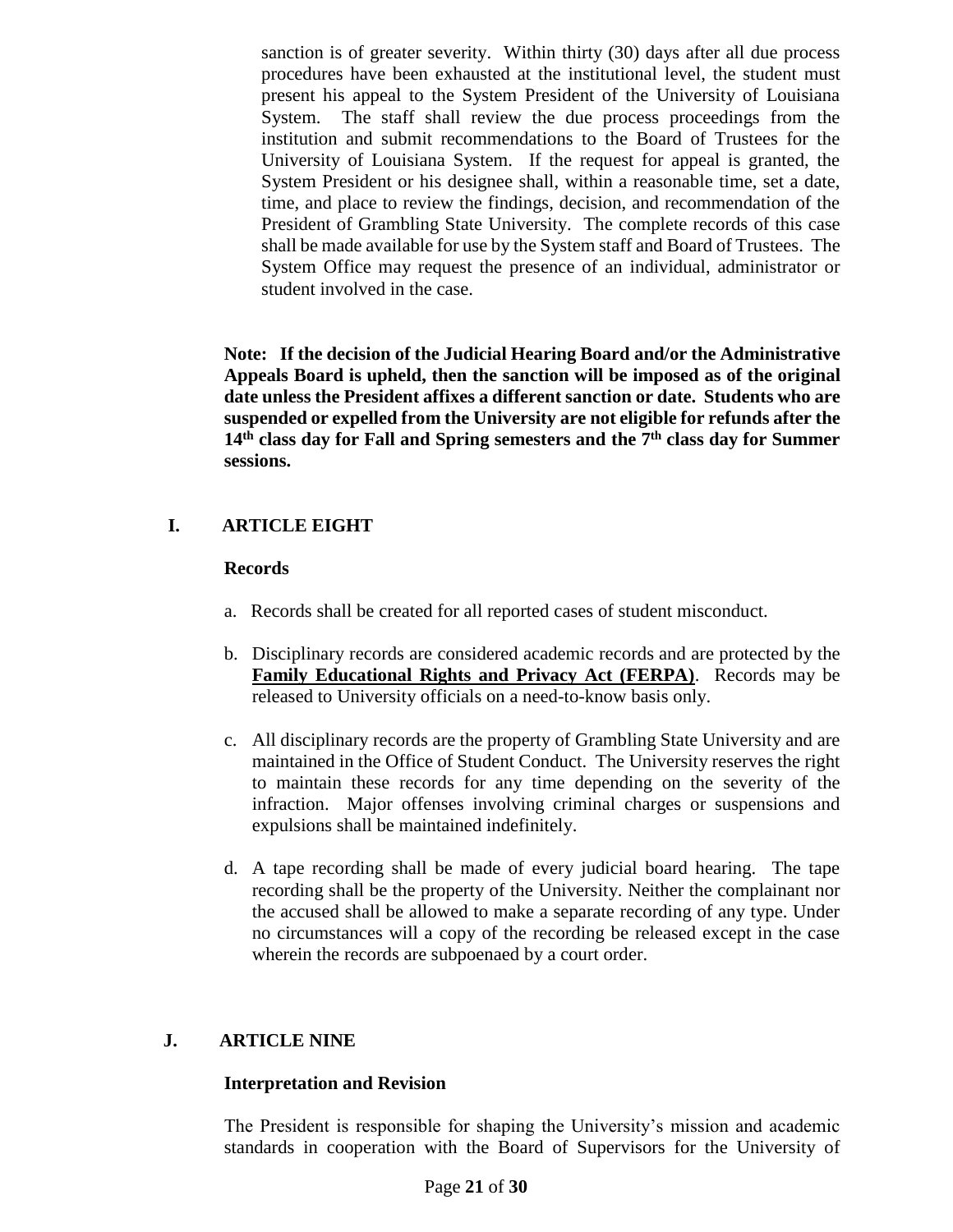Louisiana System. The President has final authority over all employees and students. The President is also charged with the responsibility of maintaining appropriate standards of student conduct.

Any question of interpretation regarding the Code of Student Conduct shall be referred to the Office of Student Conduct for final determination.

The Code of Student Conduct shall be reviewed every two (**2**) years under the direction of the Office of Student Conduct.

# **K. HAZING POLICY**

### **I. PURPOSE/OBJECTIVE**

No chapter, team, club, colony, unit, student, alumnus/alumna, advisers, and/or other persons associated with a university recognized or sponsored organization shall conduct or condone any activity which can be described as hazing.

#### **II. STATEMENT OF POLICY**

In compliance with Acts 635, 637 and 640 of the 2018 Regular Session of the Louisiana Legislature and the 2018 Board of Regents Uniform Policy on Hazing, the university reaffirms its policy that any form of hazing of any student enrolled at Grambling State University, is prohibited. Violation of this policy can result in both disciplinary action imposed by the organization and/or institution as well as criminal charges.

#### A. Definitions.

1. **Hazing** is defined as any intentional, knowing, or reckless act, occurring on or off the campus of an educational institution, by one person alone or acting with others, directed against an individual that endangers the mental or physical health or safety of a student for the purpose of pledging, being initiated into, affiliating with, holding office in, or maintaining membership in any organization whose members are or include students at an educational institution, including but is not limited to:

I. The person knew or should have known that such an act endangers the physical health or safety of the other person or causes severe emotional distress.

II. The act was associated with pledging, being initiated into, affiliating with, participating in, holding office in or maintaining membership in any organization.

2. Hazing includes but is not limited to any of the following acts associated with pledging, being initiated into, affiliating with, participating in, holding office in, or maintaining membership in any organization:

I. Physical brutality, such as whipping, beating, paddling, striking, branding, electric shocking, placing of a harmful substance on the body, or similar activity.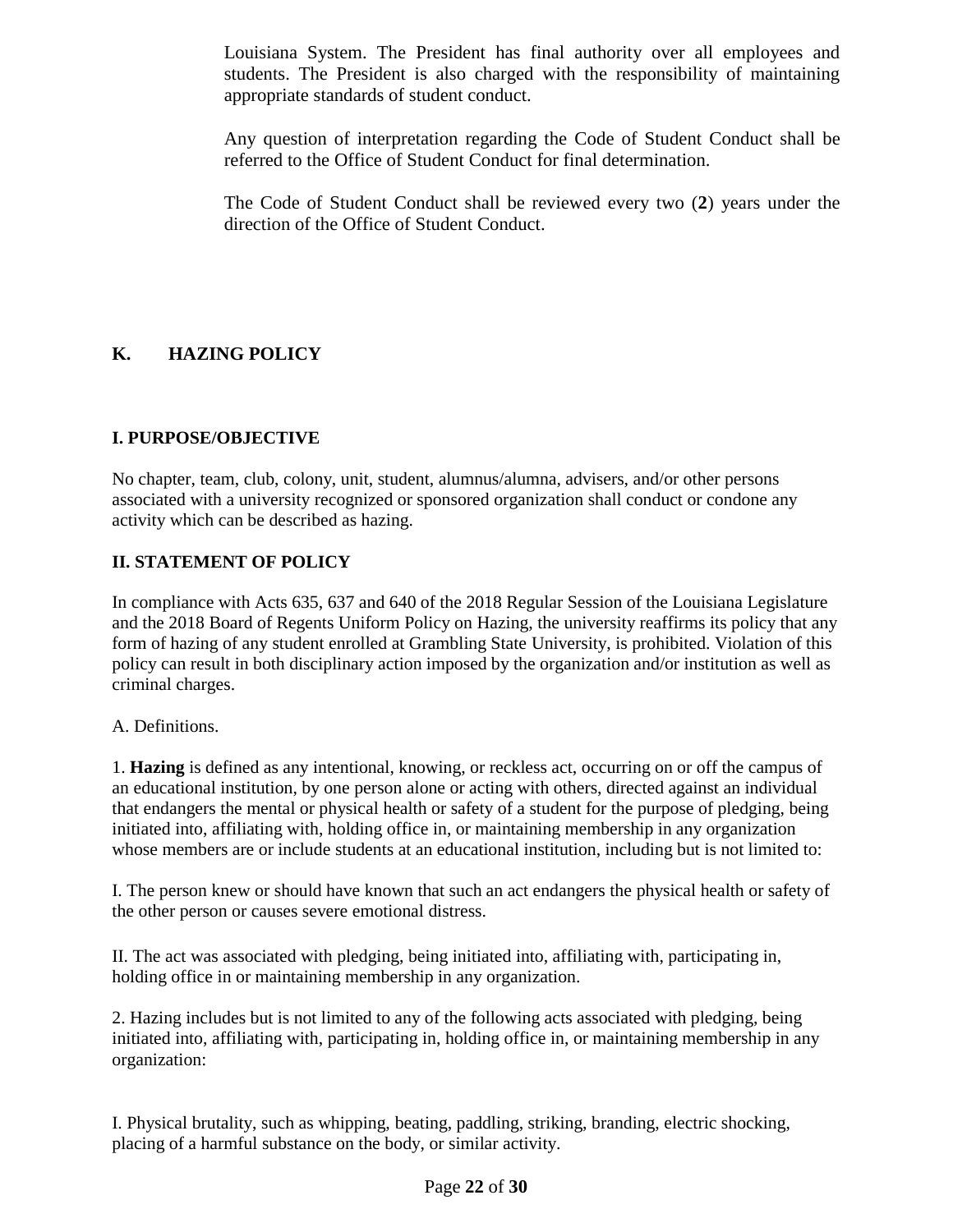II. Physical activity, such as sleep deprivation, exposure to the elements, confinement in a small space, or calisthenics, that subjects the other person to an unreasonable risk of harm or that adversely affects the physical health or safety of the individual or causes severe emotional distress.

III. Activity involving consumption of food, liquid, or any other substance, including but not limited to an alcoholic beverage or drug, that subjects the individual to an unreasonable risk of harm that adversely affects the physical health or safety of the individual or causes severe emotional distress.

IV. Activity that induces, causes, or requires an individual to perform a duty or task that involves the commission of a crime or an act of hazing.

3. It is important to note, physical activity that is normal, customary, and necessary for a person's training and participation in an athletic, physical education, military training, or similar program sanctioned by the postsecondary education institution is not considered "hazing."

4. **Organization** is a fraternity, sorority, association, corporation, order, society, corps, cooperative, club, service group, social group, band, spirit group, athletic team, or similar group whose members are primarily students at, or former students of, a postsecondary education institution, including the national or parent organization of which any of the underlying entities provided for in this definition is a sanctioned or recognized member at the time of the hazing.

5. **Pledging** is any action or activity related to becoming a member of an organization, including recruitment and rushing.

#### **6. Appropriate authority**

I. Grambling State University Police (318-274-2222 on campus) or any state or local law enforcement agency.

II. If off campus, a 911 Public Safety Answering Point as defined in Title 33 of the Louisiana Revised Statutes of 1950.

III. Emergency medical personnel.

7. **Reckless behavior** is an activity or behavior in which a reasonable person knew or reasonably should have known that the activity or behavior may result in injury to another, including but not limited to excessive consumption of alcohol, binge drinking, drag racing, consumption of any controlled dangerous substance, acts of hazing, or other similar activity.

8. **Serious bodily injury** is bodily injury that involves unconsciousness, extreme physical pain, or protracted and obvious disfigurement, or protracted loss or impairment of the function of a bodily member, organ, or mental faculty, death, or a substantial risk of death.

B. Prevention, Awareness, and Educational Programs.

1. Each new student shall be provided educational information on the dangers of and prohibition on hazing during the new student orientation process and during First Year Experience (FYE) courses. Information shall be provided in the form of a handbook or as a section in the FYE Book.

2. In addition, beginning in the Fall Semester of 2019, each new student shall be provided educational information on the dangers of and prohibition on hazing during the new student orientation process: in person at the first convocation; at the first Residence Hall Meetings; and electronically through the campus email system.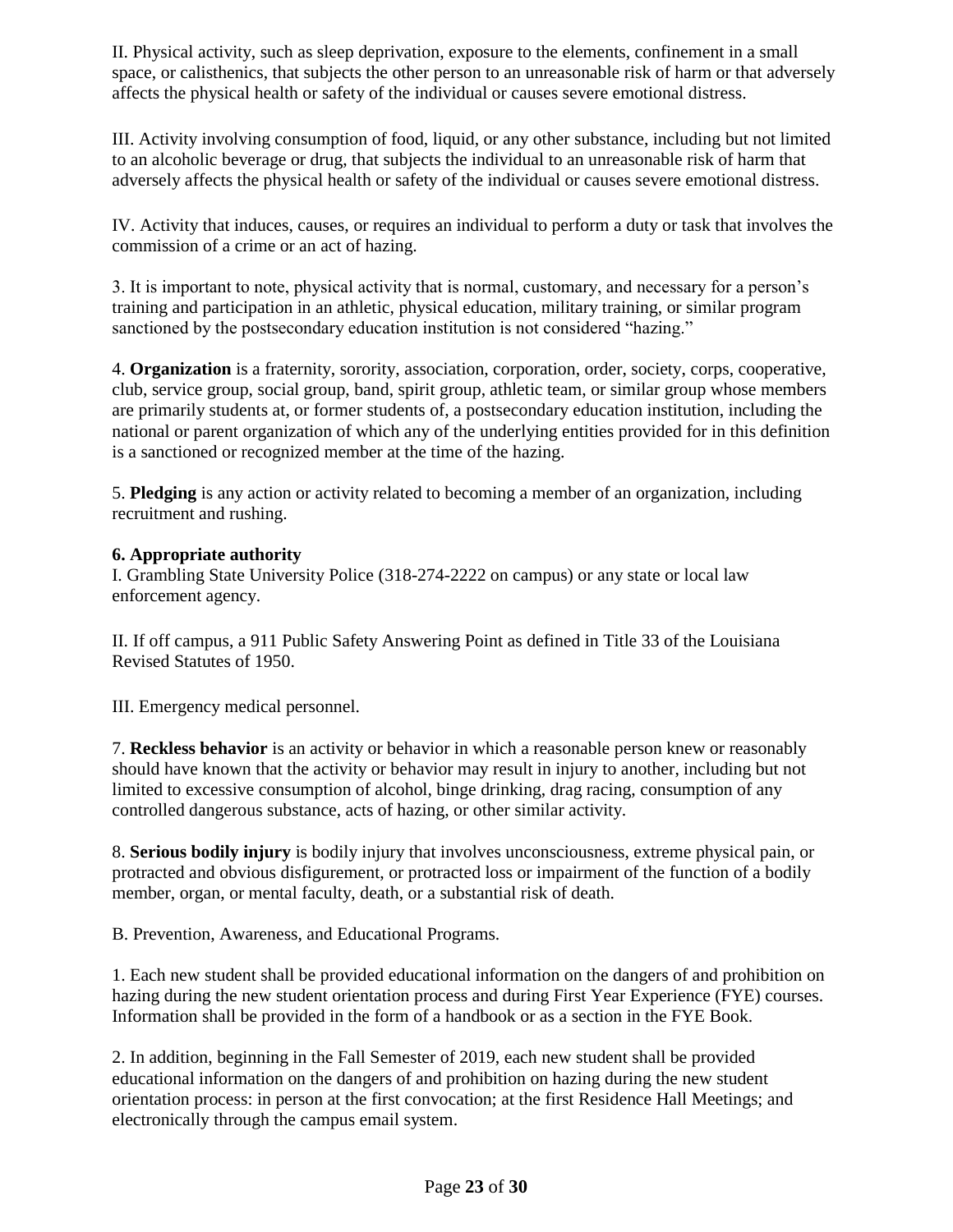3. Each registered campus organization (as defined above in this Policy and in R.S. 17:1801.1) shall provide annually at least one hour of hazing prevention education to all members and prospective members. The education may be provided in person, electronically, or both. Each organization shall submit a report annually to the Office of Student Leadership & Engagement with which it is affiliated relative to the students receiving such education evidenced by an attestation of the student receiving the education.

4. The Office of Student Leadership & Engagement will also sponsor a Hazing Prevention Program each fall and spring semester, which shall be required attendance for all students who are interested in participating in any university-sponsored organization.

5. The hazing prevention education required under the provisions above shall include the information about criminal penalties for the crime of criminal hazing. Information shall also be provided to organizations on their obligations under the law, including the duty to investigate and report; and on the possible loss of funding and other penalties applicable to organizations under the Hazing Laws.

#### C. Reporting Requirement.

It shall be the duty of all current and potential student organization members and pledges to report immediately, in writing, any violation of this policy to the Office of Student Leadership and Engagement. Any violation of this policy shall be investigated by the Office of Student Leadership and Engagement, with support from the Office of Student Affairs, and appropriate disciplinary action as needed, will be taken.

#### D. Duty to Seek Assistance

1. In accordance with Act 637 of 2018, codified at R.S. 14:502, any person at the scene of an emergency who knows that another person has suffered bodily injury caused by an act of hazing shall, to the extent that the person can do so without danger or peril to self or others, give reasonable assistance to the injured person.

2. The criminal penalties for failure to seek assistance in violation of R.S. 14:502, states that any person who violates the provisions of this Section shall be fined not more than one thousand dollars (\$1,000), imprisoned with or without hard labor for not more than one year, or both. If the serious bodily injury results in the death of the person, any person who violates the provisions of this Section shall be fined not more than two thousand dollars (\$2,000), imprisoned with or without hard labor for not more than five years, or both.

### E. Sanctions.

### 1. Organizations and Affiliates

i. If an organization has taken disciplinary action against one of its members for hazing or has reason to believe that any member of the organization has participated in an incident of hazing, the organization shall report the incident, in writing, to the Office of Student Leadership and Engagement. The Office of Student Leadership and Engagement will make a determination on whether or not additional campus sanctions and/or student conduct adjudication, may be necessary.

ii. If an organization or any of its members has been disciplined by a parent organization for hazing, the organization shall report the hazing for which the organization was disciplined, in writing, to the Office of Student Leadership and Engagement. The Office of Student Leadership and Engagement will make a determination on whether or not additional campus sanctions and/or student conduct adjudication, may be necessary.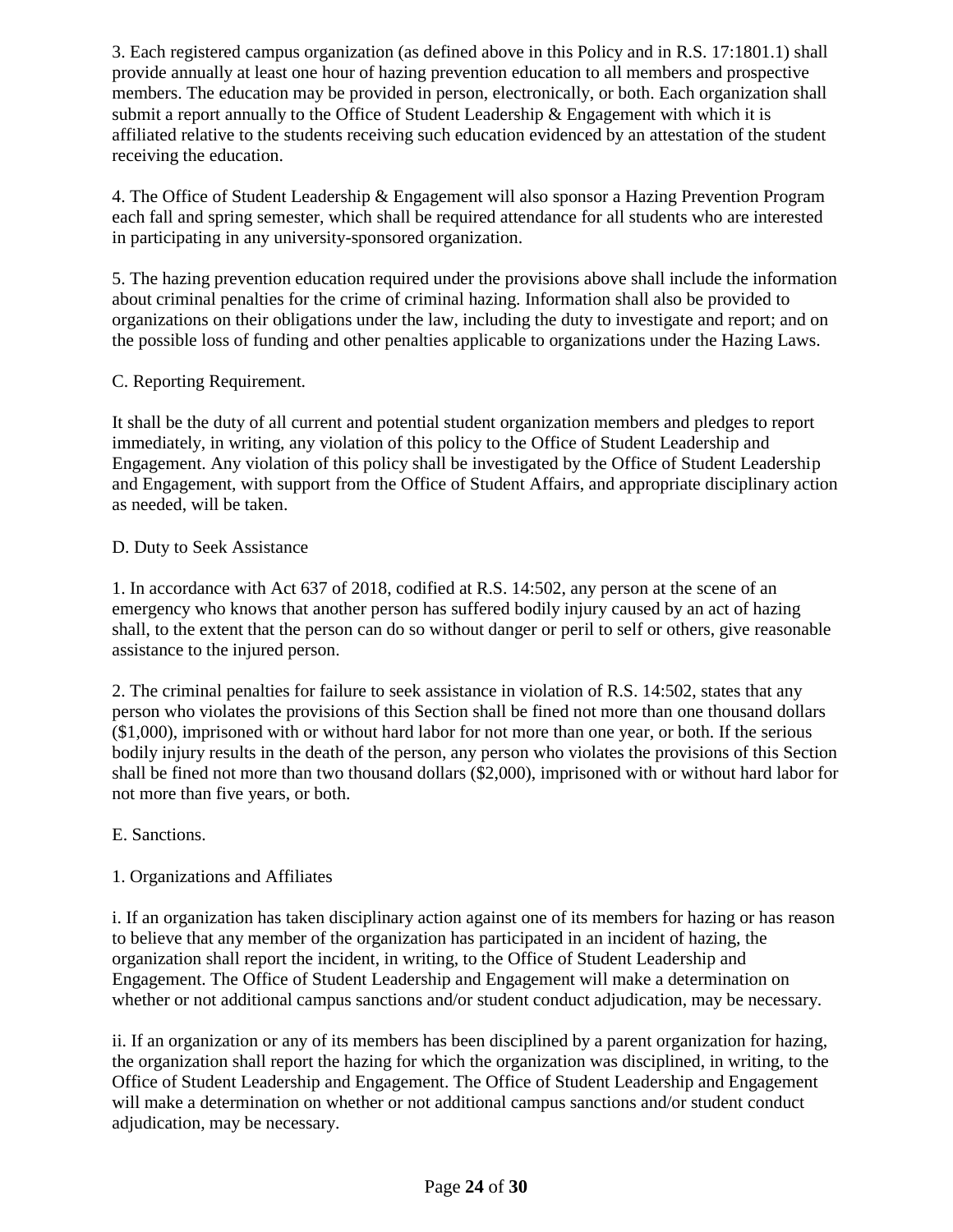iii. If any person serving as a representative or officer of an organization, including any representative, director, trustee, or officer of any national or parent organization of which any of the underlying entities as recognized in this Policy is sanctioned or recognized member at the time of the hazing, knew and failed to report to law enforcement that one or more of the organization's members were hazing another person, the organization may be subject to penalties under R.S. 14:40.8. In addition, the Office of Student Leadership and Engagement will make a determination on whether or not additional campus sanctions and/or student conduct adjudication, may be necessary.

#### 2. Students

i. Any student who violates the provisions of Acts 635, 637 and 640 of the 2018 Regular Session of the Louisiana Legislature and this Policy shall be expelled, suspended, or dismissed from the institution and not permitted to return for at least one semester, quarter, or comparable academic period and may be subject to criminal charges.

ii. Consent is not a defense. It is not a defense to prosecution of an offense that the person against whom the hazing was directed consented to or acquiesced in the hazing activity.

iii. Any student who fails to seek assistance as defined by the law and this policy shall be subject to penalties outlined in R.S. 14:40.8. Any person or organization shall be personally responsible for the content of any signs, notices or posters they sponsor or post on campus. By posting the sign, notice or poster on campus, the person or organization agrees to hold Grambling State University harmless for any assessed damages or liabilities incurred as a result of the sign, notice or poster.

## **L. ALCOHOL AND ILLEGAL CONTROLLED SUBSTANCES POLICY**

Grambling State University has a "**zero tolerance**" policy on the improper use of controlled substances. As a member of the University of Louisiana System, Grambling State University is designated an "alcohol and drug free" campus. The unlawful manufacture, distribution or use of illegal controlled substances or alcohol, or underage consumption of alcohol is strictly prohibited on university properties and/or as part of any university activity. Such behavior may be grounds for disciplinary action.

Grambling State University endorses the Drug Free Schools and Communities Act Amendment of 1989 (**Public Law 101-226**) and abides by all state and local laws and ordinances relative to alcoholic beverages and illegal controlled substances. Alcoholic beverages may not, in any circumstances, be used by, possessed by or distributed to any person under twenty-one (**21**) years of age.

Students found responsible for violating the Alcohol and Illegal Controlled Substances Policy shall be subject to disciplinary action through the Office of Student Conduct.

### **M. WEAPONS ON CAMPUS POLICY**

Grambling State University, as a member of the University of Louisiana System is designated as a "firearm-free zone" pursuant to Louisiana law R.S. 14:96.6. Carrying a firearm or dangerous weapon by a student or non-student on campus property, at campus-sponsored functions, or in a firearm-free zone is unlawful and violators shall be subject to criminal charges and campus discipline as stated in the University of Louisiana System, Board of Supervisors' "**[Weapons on Campus](http://www.ulsystem.net/assets/docs/searchable/boards/ppm_weapons_on_campus.pdf)  [Policy"](http://www.ulsystem.net/assets/docs/searchable/boards/ppm_weapons_on_campus.pdf).**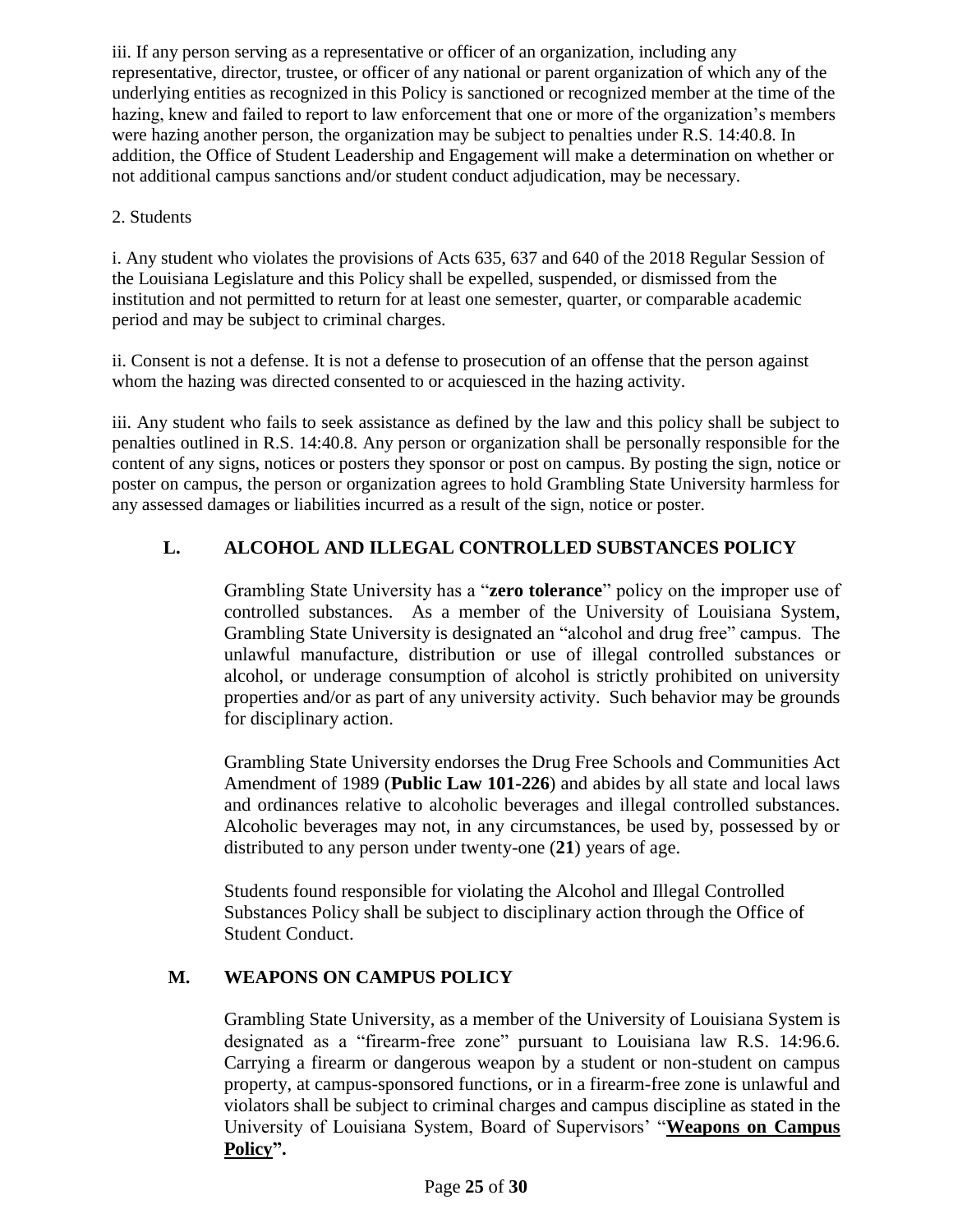Grambling State University explicitly prohibits the use, possession, or storage of dangerous weapons and explosives. Chemicals are also strictly prohibited even if legally possessed in a manner that harms, threatens or causes fear.

Any person who wishes to possess a firearm sanctioned by state law and university policies while on school property, school transportation, or at any school sponsored or affiliated function, shall obtain written authority of the President or Vice President and register such weapon with campus police before bringing the firearm on school property, school transportation, or to any school sponsored or affiliated function.

Possession of a firearm, when in violation of state laws, the University of Louisiana System policy, or University policy, shall be grounds for suspension, or expulsion from the University.

Students found in violation of the "**Weapons on Campus Policy**" shall be subject to disciplinary action through the Office of Student Conduct.

## **O. ZERO TOLERANCE FOR AGGRESSIVE BEHAVIOR POLICY**

Grambling State University has a "**Zero Tolerance**" policy for Aggressive Behavior. The purpose of this policy is to address incidents of unacceptable behavior which create fear, bodily harm to another, or damage to property.

Aggressive Behavior is defined as intimidating gestures, threatening, abusive language, fighting or physical actions which create fear, intent of bodily harm, bodily harm to another person or damage to university or personal property. Additional definitions of aggressive behavior maybe identified in the student handbook, which may include, but are not limited to the following:

- **1. Assault**
- **2. Battery**
- **3. Dangerous, Threatening Unsafe Behavior**
- **4. Destruction/Damage to Property**

Any student found in-violation of an aggressive behavior act may result in immediate suspension up to expulsion from the University. The University has jurisdiction over all behavioral infractions which occur in University facilities or on University property. University charges and criminal charges are totally independent of each other.

### **P. ELECTRONIC DEVICES POLICY**

The use of any unauthorized electronic device including, but not limited to, cell phones, pagers, IPods, MP3, etc., during official classroom instruction, University assembly periods, and official University testing administration sites are strictly prohibited. Students entering into a classroom or testing site must turn off and store their phones prior to entering the room. Cell phones are not allowed on desks or table tops. Students must obtain permission from the instructor prior to the beginning of class and must operate the phone in silent mode if extenuating circumstances require a cell phone to be on during class. The instructor may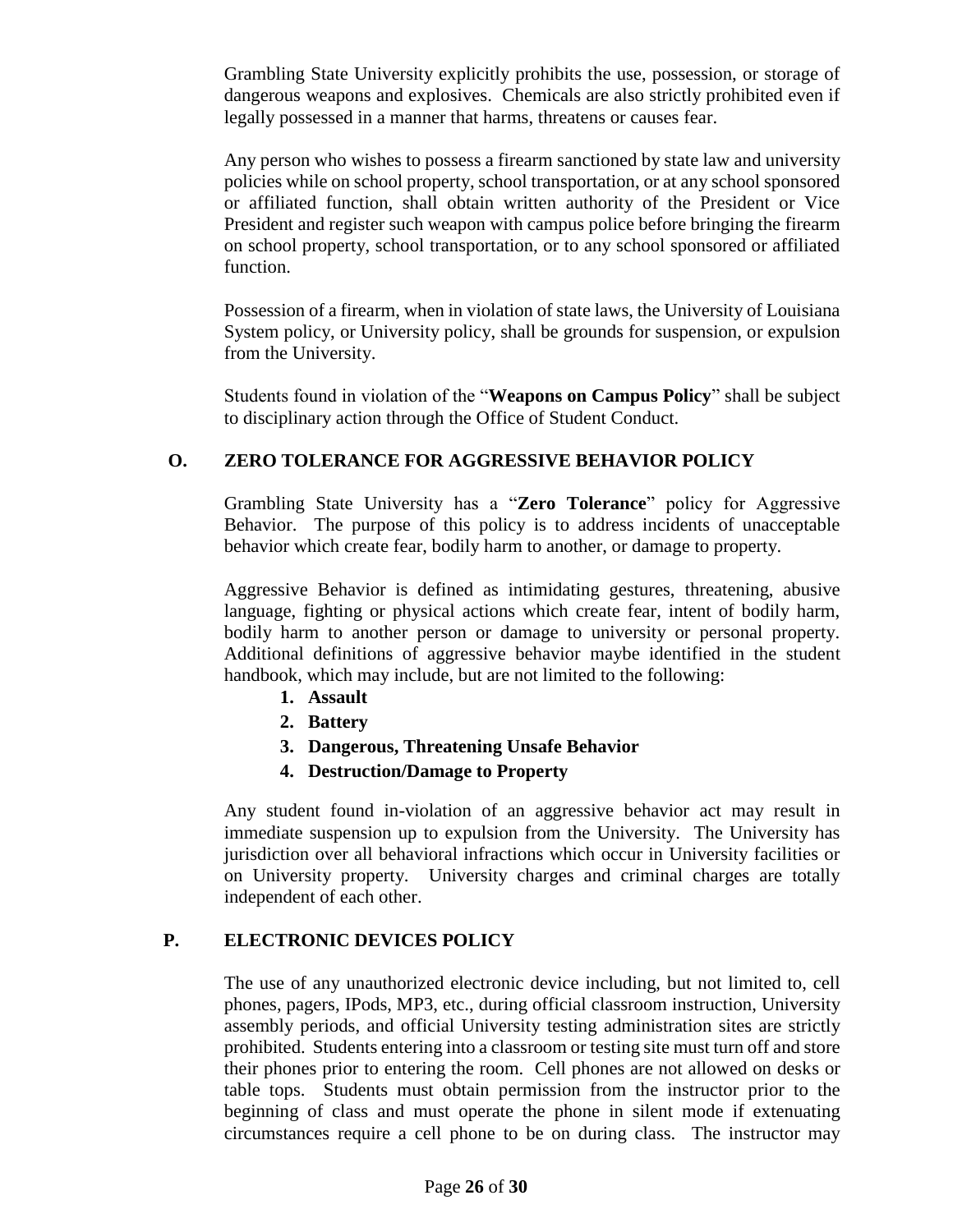determine the consequences for violations of this policy or refer written complaints to the Office of Student Conduct.

### **Q. CLASSROOM MISCONDUCT POLICY**

- 1. When a student's behavior in class is **as seriously** disruptive as to compel immediate action, the instructor has authority to remove a student from the class on an interim basis, pending an informal hearing addressing the behavior. A student who has been removed from a class on an interim basis is entitled to an informal hearing before the head of the department offering the course within three working days of the removal. The department head may either:
	- a. Approve an agreement of expectations between the student and the instructor and reinstate the student to the class; or
	- b. Extend the removal of the student from the class and refer the case to the Office of Student Conduct for adjudication. (A copy of all material shall be forwarded to the instructor's academic dean, the student's academic dean and to the Office of Student Conduct.)
- 2. When a student's action is **not as serious** as to require immediate removal from the class, the following steps shall be followed:
	- a. The instructor for the class shall inform the student that his/her behavior has been inappropriate;
	- b. The instructor shall describe to the student specific needed changes in the student's behavior;
	- c. The student will be provided an opportunity to modify his/her behavior in accordance with the changes identified in writing, inclusive of a summary of his/her discussion with the student, and the instructor will retain a file copy of the summary;
	- d. If a student believes an instructor's expectations are unreasonable, he/she may confer with the instructor's department head about the matter. The department head may choose to support the guidelines developed by the instructor, or he or she may work with the instructor to develop a modified set of expectations. If there are changes in the instructor's original set of expectations, a signed and dated copy will be provided by the department head to both the student and the instructor; and
	- e. If a student's behavior continues to be unacceptable, the department head may initiate additional discussion with the instructor and/or the student. If the department head concurs with the instructor's view that the problem has not been resolved, the situation may be referred to the Office of Student Conduct. A memorandum describing the student's behavior, as well as a copy of the written summary and any other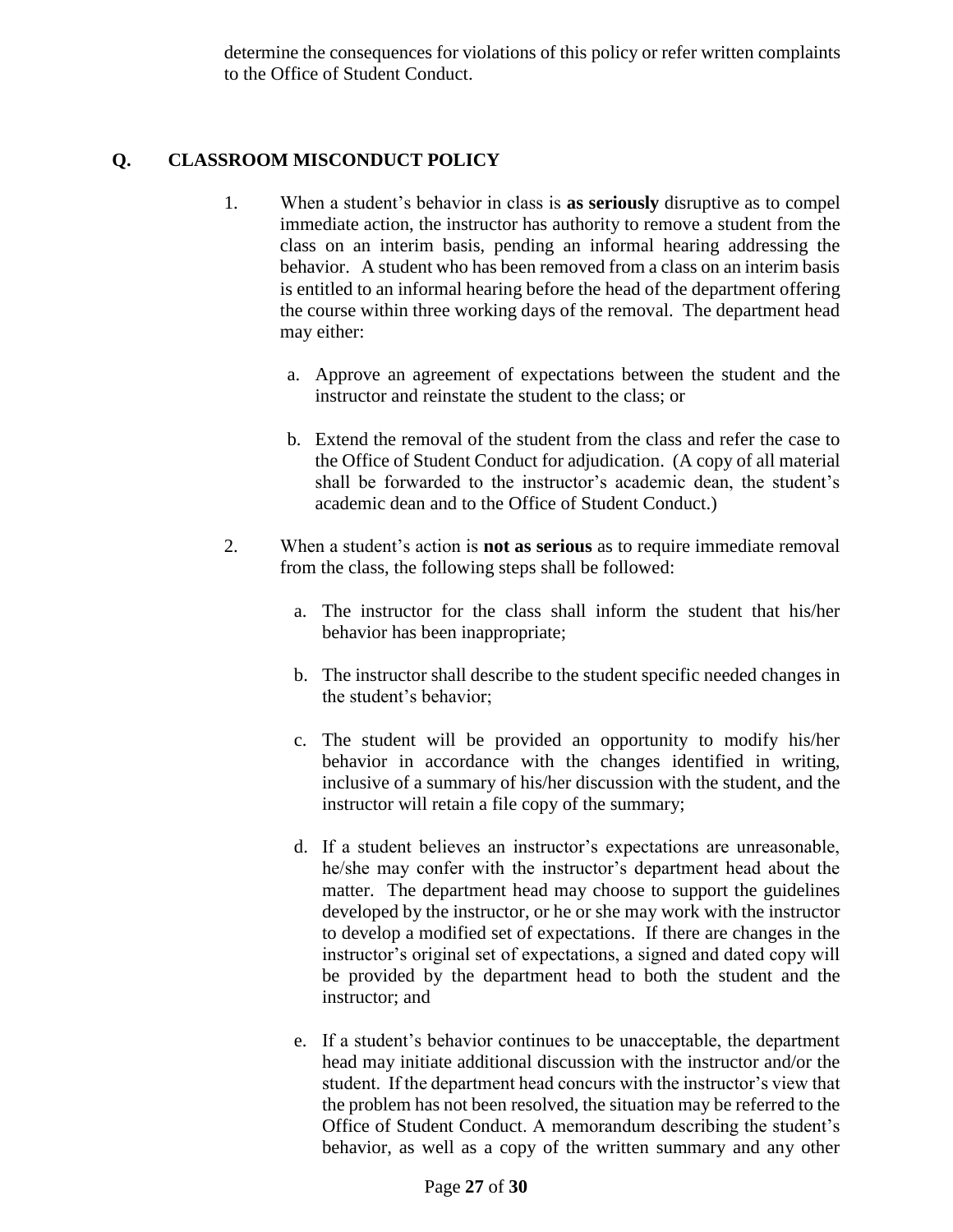related material shall be forwarded to the **Office of Student Conduct**. (**A copy of all material shall be forwarded to the instructor's academic dean, student's academic dean and the Office of Student Conduct.**)

### **R**. **DRESS CODE POLICY**

Grambling State University, a community of leaders preparing students to compete as well as succeed in their chosen careers, still maintains the traditional notion of acceptable dress attire. The personal appearance of every university student is an important component of maintaining a student centered learning environment. In order to achieve the total educational process an appropriate dress code which promotes a positive image of the university must be presented at all times. Students are expected to dress in a manner supportive of a positive learning environment, free from disruptions and distractions.

The following standards shall apply and will be enforced:

Examples of inappropriate attire include but are not limited to:

- a. Wearing hats, caps, do-rags, skullcaps, bandanas, stocking caps and/or other headgear;
- b. Lounging shoes, lounging slippers, bare feet, short-shorts, sagging pants (**exposing undergarments**), lounging pants (**except in the privacy of the student's living quarters**); and
- c. Clothing consisting of derogatory and or offensive messages either in pictures or words.

This policy does not apply to headgear identified as religious or cultural dress. Students seeking approval for headgear attire shall make a written request through the Office of the Vice President for Student Affairs.

Students must adhere to any special dress standard set by groups presenting social programs such as musical arts, convocations, commencement, etc. Admission to such events may be denied if manner of dress is inappropriate.

Appropriate student behavior addressing the dress code policy shall be monitored by university faculty and staff.

### **S. PARENTAL NOTIFICATION**

The Family Educational Rights and Privacy Act (**FERPA**) is a federal law that permits universities to notify parents or guardians of students under 21 years of age of alcohol and other drug violations which result in a determination that the student has committed a disciplinary violation. This exception to the privacy rights of students was enacted because of the health and safety consequences of alcohol and other drug abuse. Grambling State University is committed to the total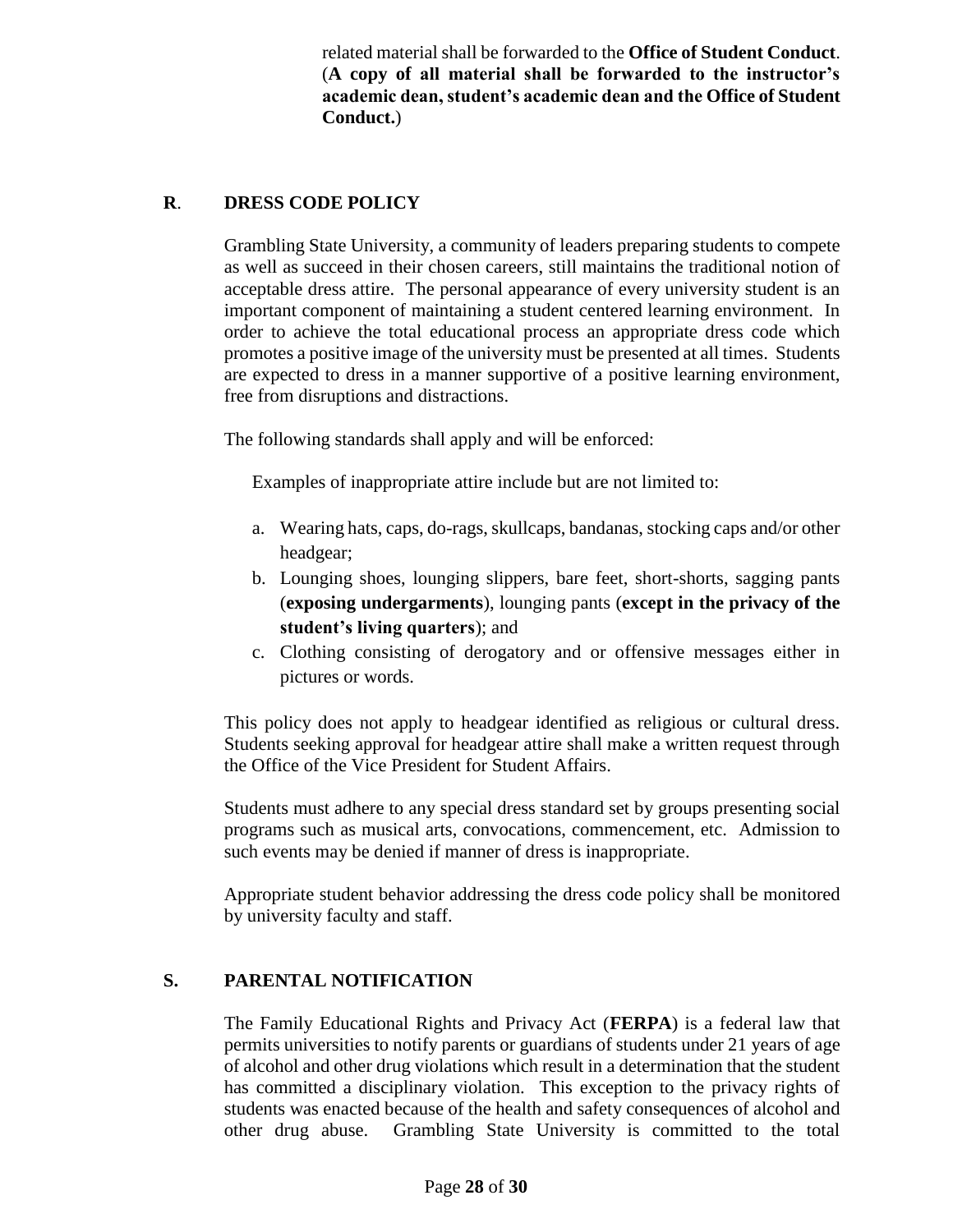development of each student. We believe that parents share the University's concern in such situations for their child's health, safety, and academic progress.

Therefore, Grambling State University may notify parent(s) or legal guardian(s) of any student under the age of 21 found responsible for a violation of any federal, state, and/or local law or university policy regarding alcohol and/or controlled substances or other dangerous drugs.

#### **Questions Pertaining to this Code of Student Conduct should be directed to: Inetha M. Wimberly Director/Office of Student Conduct Grambling State University|403 Main Street| GSU Box 4309|Grambling, LA 71245 Phone: 318-274-7782| Fax: 318-274-3297** wimberlyi@gram.edu|www.gram.edu

#### **T. NON-DISCRIMINATION STATEMENT**

Grambling State University adheres to the equal opportunity provisions of federal civil rights laws and regulations that are applicable to this agency. Therefore, no one will be discriminated against on the basis of race, color, or national origin (**Title VI of the Civil Rights Act of 1964**); sex (**Title IX of the Education Amendments of 1972**); or disability (**Section 504 of the Rehabilitation Act of 1973**) in attaining educational goals and objectives and in the administration of personnel policies and procedures. Anyone with questions regarding this policy may contact the **EEO Officer Beverly Crawford, Brown Hall Rm. 127 at (318) 274-2660**.

The health, safety, and well-being of students, employees, campus visitors and authorized users are the University's primary concern. If you or someone you know is the victim of any form of sexual misconduct, you are strongly urged to seek immediate assistance.

If the University is open, employees, students and non-students may file a report in person during regular business hours (**7:30 a.m. to 5:00 p.m., Monday – Thursday, and 7:30 a.m. – 11:30 a.m., Friday**) with the **Title IX Coordinator Beverly Crawford**, **Brown Hall; Room 127**:

> **Title IX Coordinator Brown Hall Rm. 127 403 Main Street Grambling, LA 71245 Phone: (318) 274-2660 Email: [titleix@gram.edu](mailto:titleix@gram.edu%7C) or crawfordb@gram.edu|**

Assistance can be obtained 24 hours a day, seven days a week from:

- **University Police** 
	- o 1-911, emergency; on-campus
	- o (318) 274-2222, off campus
- Local Hospital:
	- o **Northern Louisiana Medical Center-**
		- 401 East Vaughn Avenue, Ruston, LA 71270
			- (318) 254-2100

In addition, the Grambling State University Counseling Center (274-3277) and the Student Health Center (274-2351), both are located at the Foster-Johnson Health Center.